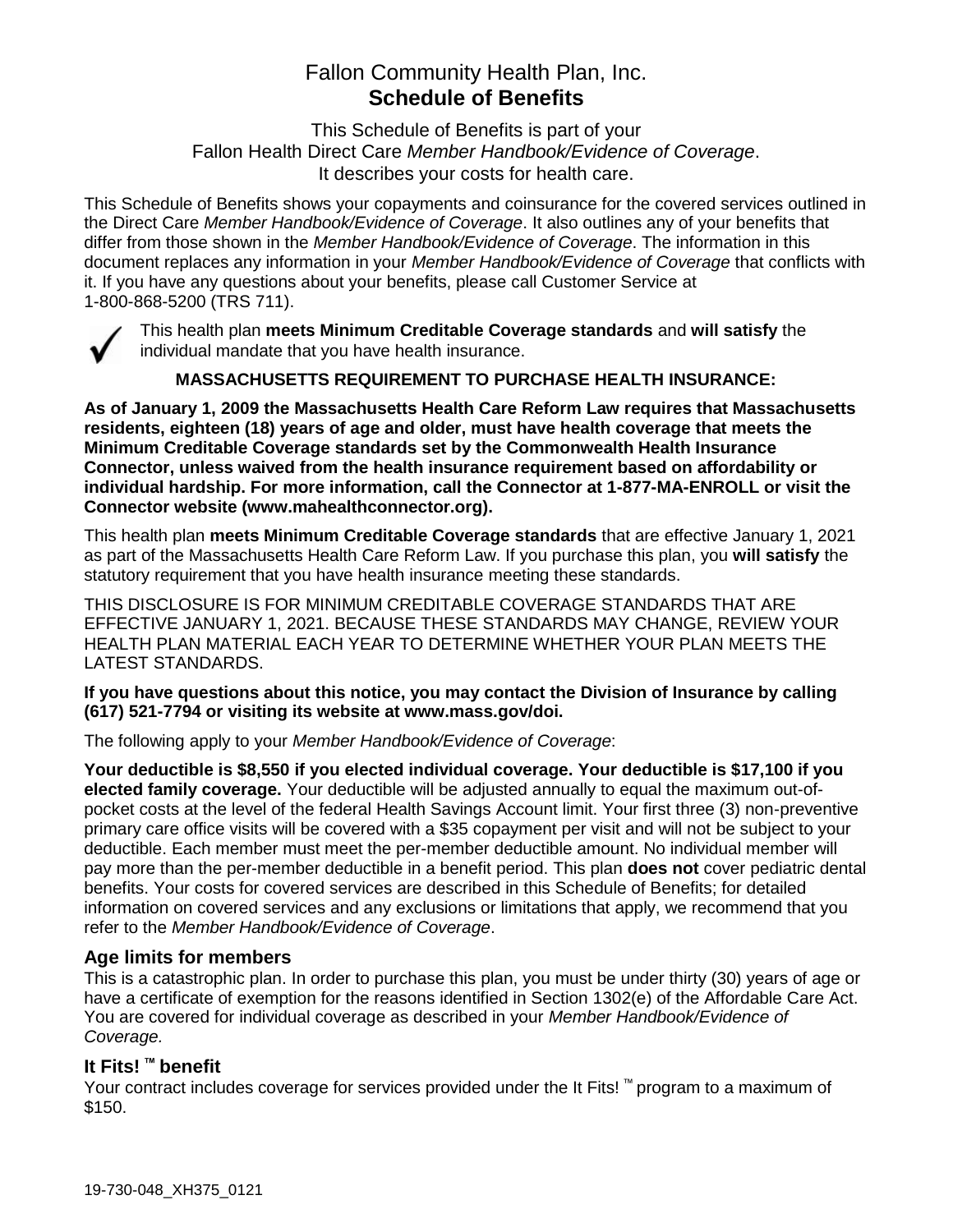#### **SmartShopper program**

Your contract includes coverage for services provided under the SmartShopper program. Please go to the Fallon Health website at www.fallonhealth.org and visit the member portal for details.

#### **Covered services**

The following chart shows your costs for covered services. These costs apply to the services in the **Description of benefits** section of your *Member Handbook/Evidence of Coverage*. In summary, your responsibilities are as follows: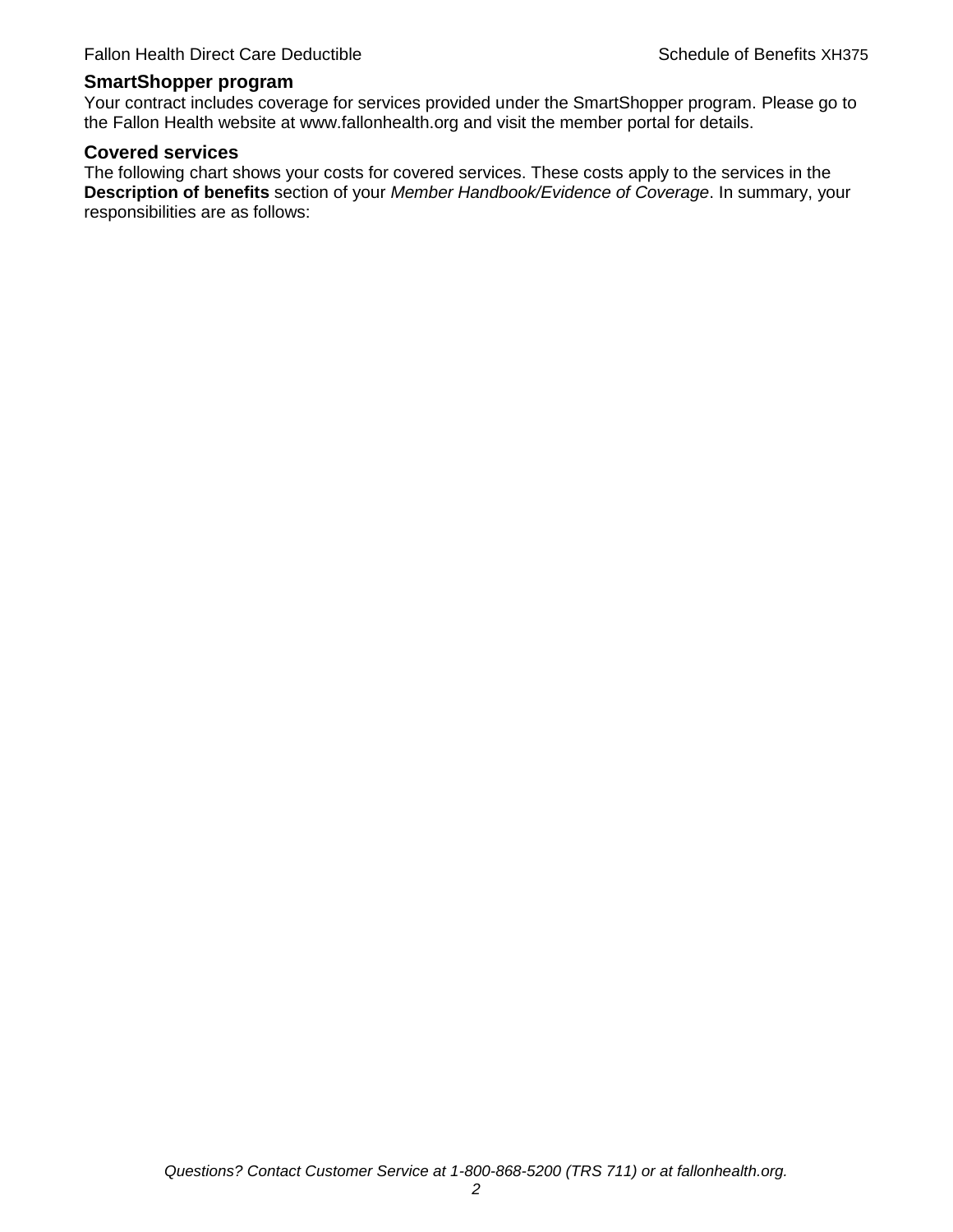Fallon Health Direct Care Deductible **Schedule of Benefits XH375** Schedule of Benefits XH375

|    | <b>Covered services</b>                                                                                                      | <b>Benefits</b>                                   |
|----|------------------------------------------------------------------------------------------------------------------------------|---------------------------------------------------|
|    | <b>Ambulance services</b>                                                                                                    |                                                   |
|    | 1. Ambulance transportation for an emergency                                                                                 | Covered in full after you<br>meet your deductible |
|    | 2. Ambulance transportation for non-emergency situations, when<br>medically necessary                                        | Covered in full after you<br>meet your deductible |
|    | <b>Autism services</b>                                                                                                       |                                                   |
|    | Prior authorization required                                                                                                 |                                                   |
|    | 1. Habilitative and rehabilitative care                                                                                      | Covered in full after you<br>meet your deductible |
|    | 2. Applied behavior analysis when supervised by a board certified<br>behavioral analyst                                      | Covered in full                                   |
| 3. | Therapeutic care, services including speech, physical and<br>occupational therapy                                            | Covered in full after you<br>meet your deductible |
|    | Durable medical equipment and prosthetic/orthotic devices                                                                    |                                                   |
|    | Referral and prior authorization required for most services                                                                  |                                                   |
| 1. | The purchase or rental of durable medical equipment and                                                                      | Covered in full after you                         |
|    | prosthetic/orthotic devices (including the fitting, preparing, repairing<br>and modifying of the appliance)                  | meet your deductible                              |
|    | 2. Scalp hair prosthesis (wigs) for individuals who have suffered hair                                                       | Covered in full after you                         |
|    | loss as a result of the treatment of any form of cancer or leukemia.                                                         | meet your deductible                              |
|    | Coverage is provided for one scalp hair prosthetic (wig) per                                                                 |                                                   |
|    | member per benefit period when the prosthesis is determined to be<br>medically necessary by a plan physician and the plan.   |                                                   |
|    | 3. Breast prosthesis that is medically necessary after a covered<br>reconstructive surgery following a mastectomy            | Covered in full after you<br>meet your deductible |
| 4. | Prosthetic limbs which replace, in whole or in part, an arm or leg                                                           | Covered in full after you<br>meet your deductible |
| 5. | Insulin pump and insulin pump supplies                                                                                       | Covered in full                                   |
| 6. | <b>Breast pumps</b>                                                                                                          | Covered in full                                   |
|    | 7. Up to \$2,000 per ear for hearing aid device only, every 36 months                                                        | Covered in full after you                         |
|    | (must be 21 years of age or younger)                                                                                         | meet your deductible                              |
|    | Related services and supplies for hearing aids (not subject to                                                               |                                                   |
|    | the \$2,000 limit)                                                                                                           |                                                   |
|    | 8. Medical and surgical supplies                                                                                             | Covered in full after you                         |
|    |                                                                                                                              | meet your deductible                              |
|    | <b>Emergency and urgent care</b>                                                                                             |                                                   |
| 1. | Emergency room visits                                                                                                        | Covered in full after you<br>meet your deductible |
| 2. | Emergency room visits when you are admitted to an observation<br>room                                                        | Covered in full after you<br>meet your deductible |
| 3. | Urgent care visits in a doctor's office or at an urgent care facility                                                        | Covered in full after you<br>meet your deductible |
| 4. | Emergency prescription medication provided out of the Direct Care<br>service area as part of an approved emergency treatment | Covered in full after you<br>meet your deductible |
|    |                                                                                                                              |                                                   |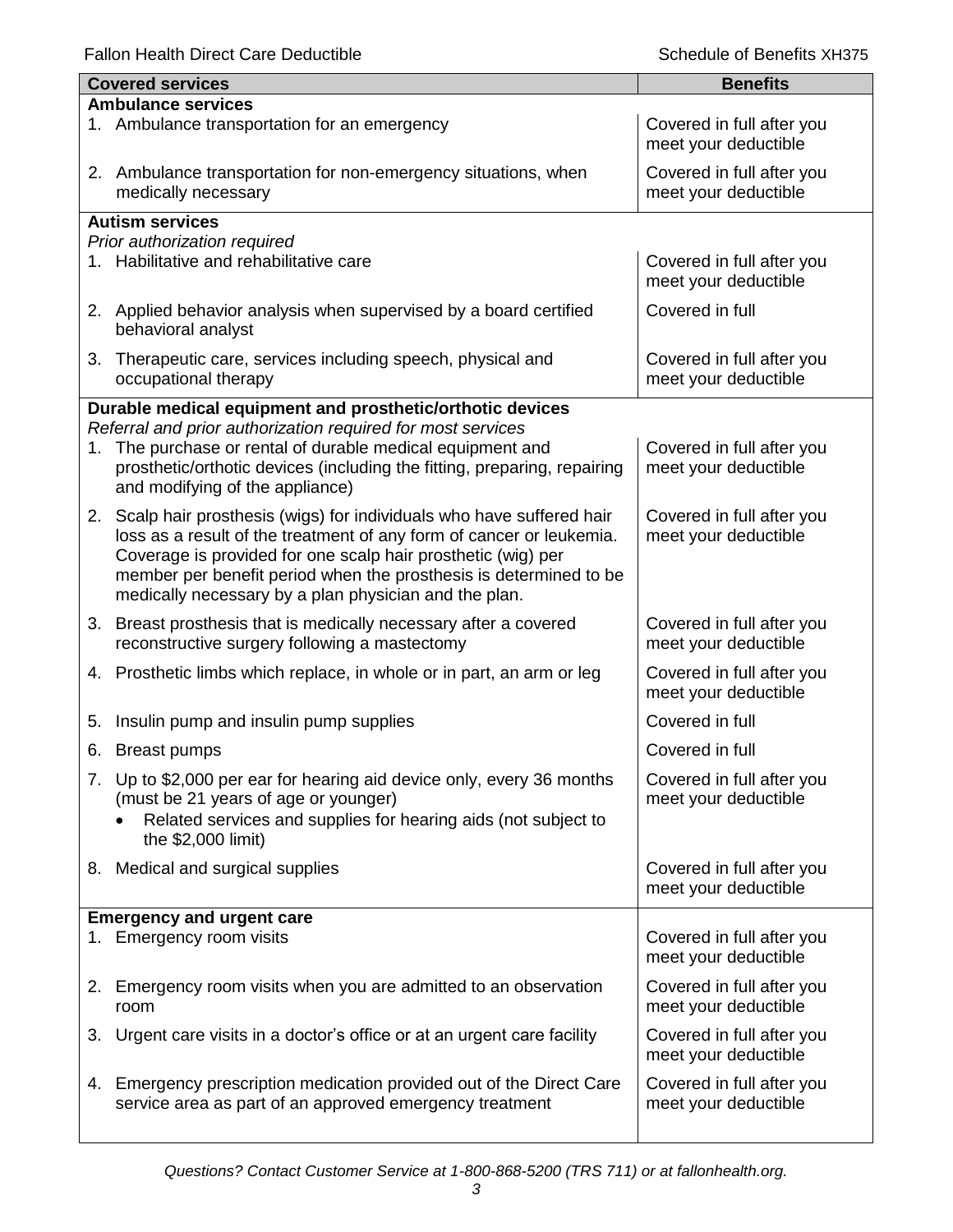| <b>Covered services</b>                                                                                                                                                                                                                                                                                                                                                                                                                |  | <b>Benefits</b>                                   |  |
|----------------------------------------------------------------------------------------------------------------------------------------------------------------------------------------------------------------------------------------------------------------------------------------------------------------------------------------------------------------------------------------------------------------------------------------|--|---------------------------------------------------|--|
| Emergency and urgent care, continued                                                                                                                                                                                                                                                                                                                                                                                                   |  |                                                   |  |
| Telemedicine visits with physicians through Teladoc. Visits are<br>5.<br>performed by phone, video, or mobile app.                                                                                                                                                                                                                                                                                                                     |  | Covered in full after you<br>meet your deductible |  |
| <b>Enteral formulas and low protein foods</b><br>Referral and prior authorization required for enteral formulas<br>1. Enteral formulas, upon a physician's written order, for home use in<br>the treatment of malabsorption caused by Crohn's disease,<br>ulcerative colitis, gastroesophageal reflux, gastrointestinal motility,<br>chronic intestinal pseudo-obstruction, and inherited diseases of<br>amino acids and organic acids |  | Covered in full after you<br>meet your deductible |  |
| 2. Food products that have been modified to be low in protein for<br>individuals with inherited diseases of amino acids and organic<br>acids. You may be required to purchase these products over the<br>counter and submit claims to the plan for reimbursement.                                                                                                                                                                      |  | Covered in full after you<br>meet your deductible |  |
| Home health care services                                                                                                                                                                                                                                                                                                                                                                                                              |  |                                                   |  |
| Prior authorization required<br>1. Part-time or intermittent skilled nursing care and physical therapy<br>provided in your home by a home health agency                                                                                                                                                                                                                                                                                |  | Covered in full after you<br>meet your deductible |  |
| 2. Additional services and supplies that are determined to be a<br>medically necessary component of skilled nursing care and<br>physical therapy                                                                                                                                                                                                                                                                                       |  | Covered in full after you<br>meet your deductible |  |
| 3. Home dialysis services and non-durable medical supplies                                                                                                                                                                                                                                                                                                                                                                             |  | Covered in full after you<br>meet your deductible |  |
| <b>Hospice care services</b><br>Referral and prior authorization required                                                                                                                                                                                                                                                                                                                                                              |  | Covered in full after you<br>meet your deductible |  |
| <b>Hospital inpatient services</b><br>Referral and prior authorization required<br>Inpatient hospital services including room and board in a<br>Covered in full after you<br>1.<br>semiprivate room and the services and supplies that would<br>meet your deductible<br>ordinarily be furnished to you while you are an inpatient                                                                                                      |  |                                                   |  |
| Infertility/assisted reproductive technology (art) services*                                                                                                                                                                                                                                                                                                                                                                           |  |                                                   |  |
| Referral and prior authorization required (unless provided by a Reliant Medical Group specialist and<br>you have a Reliant Medical Group PCP)                                                                                                                                                                                                                                                                                          |  |                                                   |  |
| 1. Office visits for the consultation, evaluation and diagnosis of fertility                                                                                                                                                                                                                                                                                                                                                           |  | Covered in full after you<br>meet your deductible |  |
| Diagnostic laboratory services<br>2.                                                                                                                                                                                                                                                                                                                                                                                                   |  | Covered in full after you<br>meet your deductible |  |
| Diagnostic X-ray services<br>3.                                                                                                                                                                                                                                                                                                                                                                                                        |  | Covered in full after you<br>meet your deductible |  |
| Artificial insemination, such as intrauterine insemination (IUI)<br>4.                                                                                                                                                                                                                                                                                                                                                                 |  | Covered in full after you<br>meet your deductible |  |
| Assisted reproductive technologies*<br>5.                                                                                                                                                                                                                                                                                                                                                                                              |  | Covered in full after you<br>meet your deductible |  |
|                                                                                                                                                                                                                                                                                                                                                                                                                                        |  |                                                   |  |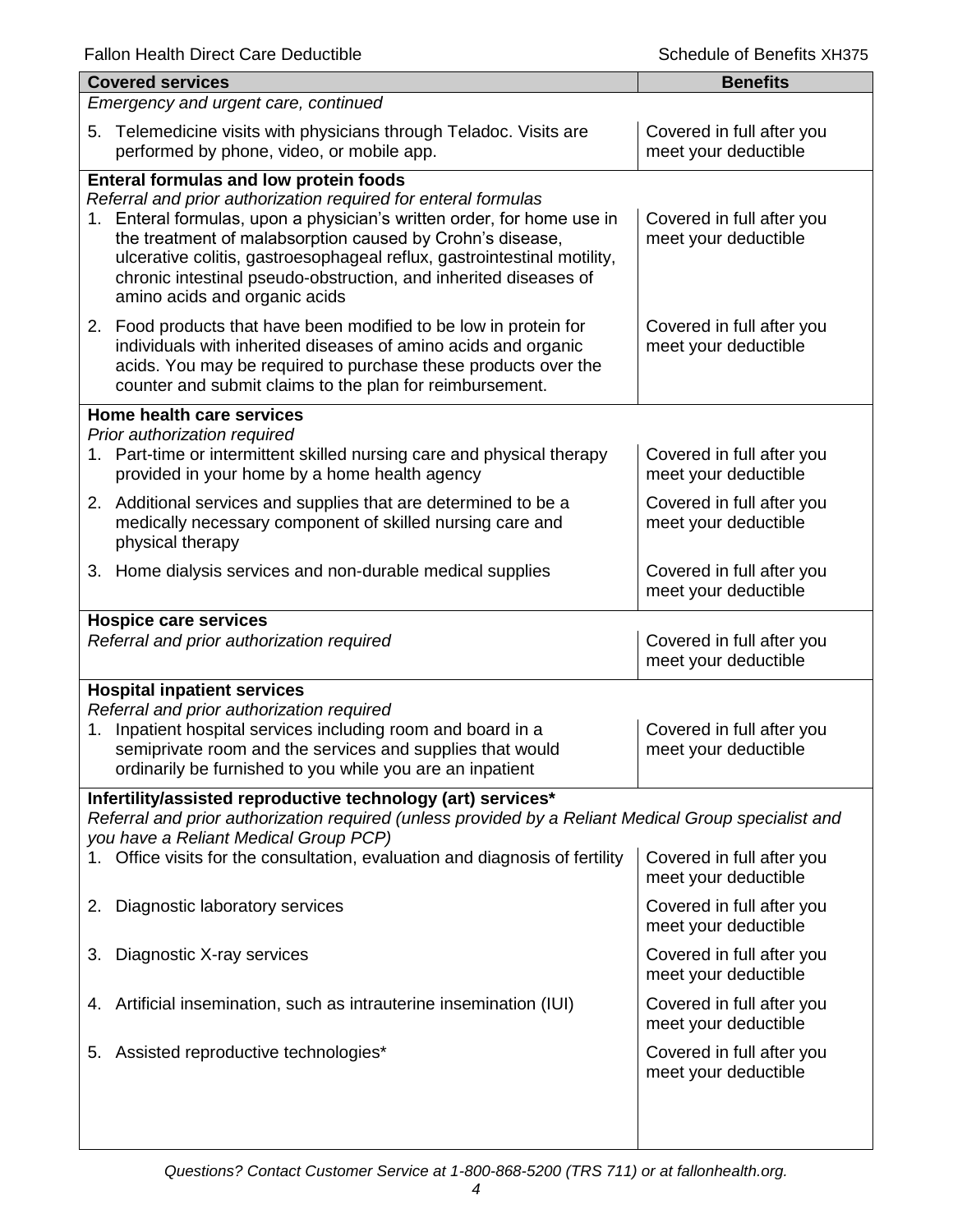| <b>Covered services</b>                                                                                                                                                                                                                                                                                                                                                                                                                                                                                                                                                                                                                                                                                                                                                                                                                                                                                                                                                                                                                                                                                                                        | <b>Benefits</b>                                   |  |  |
|------------------------------------------------------------------------------------------------------------------------------------------------------------------------------------------------------------------------------------------------------------------------------------------------------------------------------------------------------------------------------------------------------------------------------------------------------------------------------------------------------------------------------------------------------------------------------------------------------------------------------------------------------------------------------------------------------------------------------------------------------------------------------------------------------------------------------------------------------------------------------------------------------------------------------------------------------------------------------------------------------------------------------------------------------------------------------------------------------------------------------------------------|---------------------------------------------------|--|--|
| Infertility/assisted reproductive technology (art) services*, continued                                                                                                                                                                                                                                                                                                                                                                                                                                                                                                                                                                                                                                                                                                                                                                                                                                                                                                                                                                                                                                                                        |                                                   |  |  |
| 6. Sperm, egg, and/or inseminated egg procurement, assisted<br>hatching, cryopreservation, processing and banking for plan<br>members in active infertility treatment to the extent that such costs<br>are not covered by the donor's insurer                                                                                                                                                                                                                                                                                                                                                                                                                                                                                                                                                                                                                                                                                                                                                                                                                                                                                                  | Covered in full after you<br>meet your deductible |  |  |
| * See the Description of benefits section of your Member Handbook/<br>Evidence of Coverage for a list of covered infertility/ART services.                                                                                                                                                                                                                                                                                                                                                                                                                                                                                                                                                                                                                                                                                                                                                                                                                                                                                                                                                                                                     |                                                   |  |  |
| <b>Maternity services</b><br>1. Obstetrical services including prenatal, childbirth, postnatal and<br>postpartum care                                                                                                                                                                                                                                                                                                                                                                                                                                                                                                                                                                                                                                                                                                                                                                                                                                                                                                                                                                                                                          | Covered in full after you<br>meet your deductible |  |  |
| 2. Inpatient maternity and newborn child care for a minimum of 48<br>hours of care following a vaginal delivery, or 96 hours of care<br>following a Caesarean section delivery, including charges for the<br>following services when provided during an inpatient maternity<br>admission: childbirth, nursery charges, circumcision, routine<br>examination, hearing screening and medically necessary<br>treatments of congenital defects, birth abnormalities or premature<br>birth. The covered length of stay may be reduced if the mother and<br>the attending physician agree upon an earlier discharge. If you or<br>your newborn are discharged earlier, you are covered for home<br>visits, parent education, assistance and training in breast or bottle<br>feeding and the performance of any necessary and appropriate<br>clinical tests; provided, however that the first home visit shall be<br>conducted by a registered nurse, physician or certified nurse<br>midwife; and provided further, that any subsequent home visit<br>determined to be clinically necessary shall be provided by a<br>licensed health care provider. | Covered in full after you<br>meet your deductible |  |  |
| (Fallon Health members are eligible for childbirth classes (refresher class<br>or siblings class))                                                                                                                                                                                                                                                                                                                                                                                                                                                                                                                                                                                                                                                                                                                                                                                                                                                                                                                                                                                                                                             | Covered in full through<br>member reimbursement   |  |  |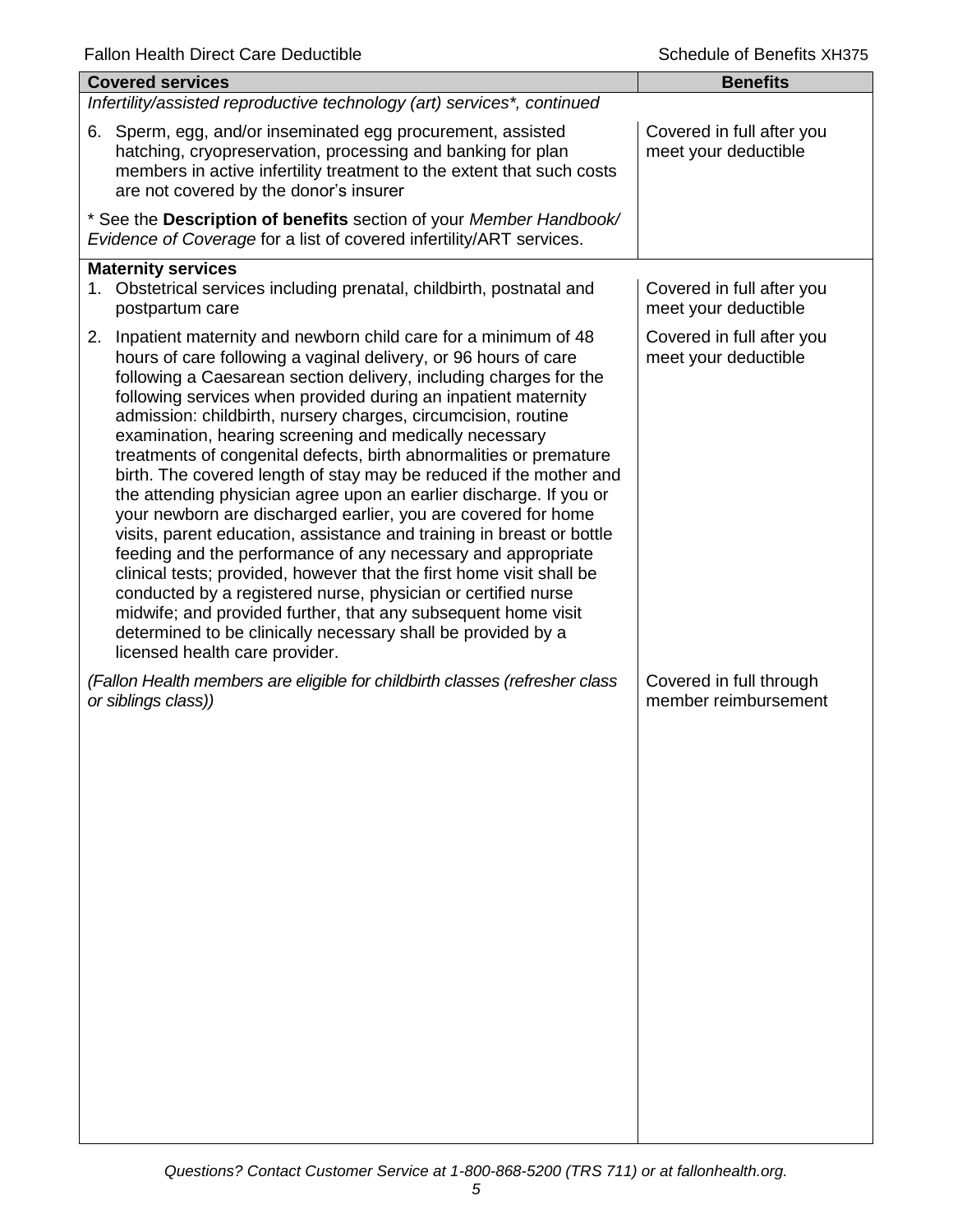|    | <b>Covered services</b>                                                                                                                                                                                                                                                                                                                                    | <b>Benefits</b>                                   |
|----|------------------------------------------------------------------------------------------------------------------------------------------------------------------------------------------------------------------------------------------------------------------------------------------------------------------------------------------------------------|---------------------------------------------------|
|    | Mental health and substance use services                                                                                                                                                                                                                                                                                                                   |                                                   |
|    | Inpatient services                                                                                                                                                                                                                                                                                                                                         |                                                   |
|    | Prior authorization required                                                                                                                                                                                                                                                                                                                               |                                                   |
|    | 1. Inpatient hospital care for as many days as your condition requires,<br>including room and board and the services and supplies that would<br>ordinarily be furnished to you while you are an inpatient. These<br>include, but are not limited to, individual, family and group therapy,<br>pharmacological therapy, and diagnostic laboratory services. | Covered in full after you<br>meet your deductible |
|    | Note: Prior authorization will not be required for behavioral health<br>inpatient admission immediately following an emergency room visit.                                                                                                                                                                                                                 |                                                   |
|    | Intermediate services                                                                                                                                                                                                                                                                                                                                      |                                                   |
|    | Prior authorization required<br>Intermediate services include but are not limited to:<br>1. Acute and other residential treatment-Mental health services                                                                                                                                                                                                   | Covered in full after you                         |
|    | provided in a 24-hour setting therapeutic environments                                                                                                                                                                                                                                                                                                     | meet your deductible                              |
|    | 2. Clinically managed detoxification services-24 hour, 7 days a week,<br>clinically managed de-tox services in a licensed non-hospital setting<br>that include 24 hour per day supervision                                                                                                                                                                 | Covered in full after you<br>meet your deductible |
|    | 3. Partial Hospitalization: Short-term day/evening mental health<br>programming available 5 to 7 days per week                                                                                                                                                                                                                                             | Covered in full after you<br>meet your deductible |
|    | 4. Intensive outpatient programs: Multimodal, inter-disciplinary,<br>structured behavioral health treatment provided 2-3 hours per day,<br>multiple days per week                                                                                                                                                                                          | Covered in full after you<br>meet your deductible |
| 5. | Day treatment: Program encompasses some portion of the day or<br>week rather than a weekly visit                                                                                                                                                                                                                                                           | Covered in full after you<br>meet your deductible |
|    | 6. Crisis Stabilization: Short-term psychiatric treatment in a structured,<br>community based therapeutic environments                                                                                                                                                                                                                                     | Covered in full after you<br>meet your deductible |
|    | 7. In-home therapy services                                                                                                                                                                                                                                                                                                                                | Covered in full after you<br>meet your deductible |
|    | Intermediate services for children and adolescents under the age of 19                                                                                                                                                                                                                                                                                     |                                                   |
|    | 1. Community-based acute treatment                                                                                                                                                                                                                                                                                                                         | Covered in full after you<br>meet your deductible |
|    | 2. Intensive community-based treatment                                                                                                                                                                                                                                                                                                                     | Covered in full after you<br>meet your deductible |
| З. | Intensive Care Coordination                                                                                                                                                                                                                                                                                                                                | Covered in full after you<br>meet your deductible |
|    | 4. Family Stabilization Team (also referred to as In-Home Therapy)                                                                                                                                                                                                                                                                                         | Covered in full after you<br>meet your deductible |
| 5. | In-home Behavioral Services                                                                                                                                                                                                                                                                                                                                | Covered in full after you<br>meet your deductible |
|    | 6. Mobile Crisis Intervention (service available up to seven days).<br>Prior authorization not required.                                                                                                                                                                                                                                                   | Covered in full after you<br>meet your deductible |
|    | 7. Family support and training                                                                                                                                                                                                                                                                                                                             | Covered in full after you<br>meet your deductible |
| 8. | Therapeutic mentoring services                                                                                                                                                                                                                                                                                                                             | Covered in full after you<br>meet your deductible |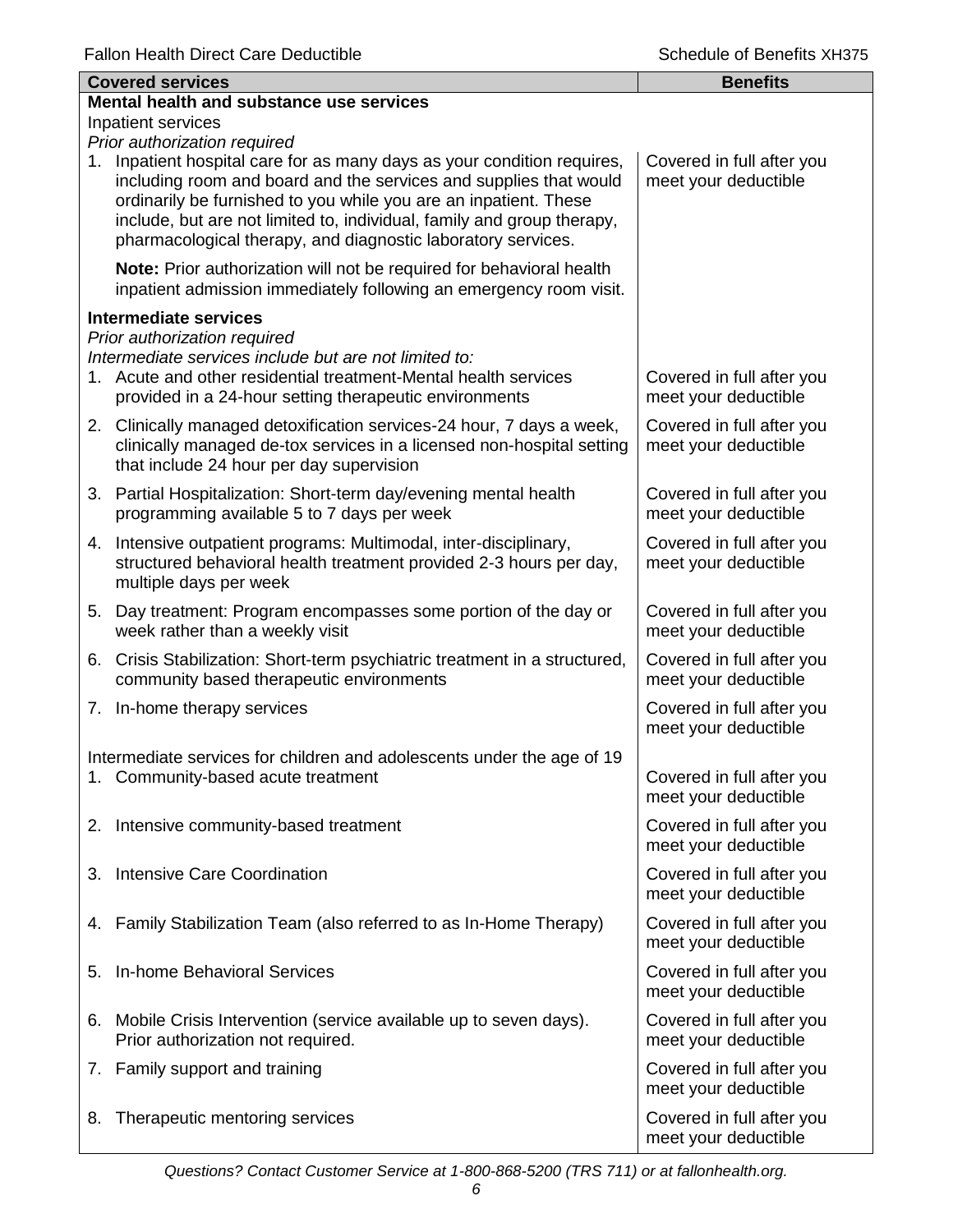| i alion Hoakin Direct Oare Deudetible<br>20100010 OF DONOMO AT 1979                                                                                                                                                                                                                                                                                                                        |                                                   |  |  |
|--------------------------------------------------------------------------------------------------------------------------------------------------------------------------------------------------------------------------------------------------------------------------------------------------------------------------------------------------------------------------------------------|---------------------------------------------------|--|--|
| <b>Covered services</b>                                                                                                                                                                                                                                                                                                                                                                    | <b>Benefits</b>                                   |  |  |
| Mental health and substance use services, continued                                                                                                                                                                                                                                                                                                                                        |                                                   |  |  |
| <b>Outpatient services</b><br>1. Outpatient office visits, including individual, group or family therapy.                                                                                                                                                                                                                                                                                  | Covered in full after you<br>meet your deductible |  |  |
| 2. Psychopharmacological services, such as visits with a physician to<br>review, monitor and adjust the levels of prescription medication to<br>treat a mental condition. Prior authorization required.                                                                                                                                                                                    | Covered in full after you<br>meet your deductible |  |  |
| 3. Neuropsychological assessment services when medically<br>necessary. Prior authorization required.                                                                                                                                                                                                                                                                                       | Covered in full after you<br>meet your deductible |  |  |
| Note: Effective for plan years beginning on or after October 1, 2015,<br>Massachusetts state law (Chapter 258 of the Acts of 2014) restricts the<br>circumstances in which insurers may require prior authorization for<br>substance use services. We will not require prior authorization for<br>substance use services in any circumstances where this is not allowed<br>by Chapter 258. |                                                   |  |  |
| Office visits and outpatient services                                                                                                                                                                                                                                                                                                                                                      |                                                   |  |  |
| 1. Office visits, to diagnose or treat an illness or an injury                                                                                                                                                                                                                                                                                                                             | Covered in full after you                         |  |  |
| Telehealth visits done via a secure, real time Telemedicine<br>$\bullet$<br>platform which is inclusive of both an audio and visual<br>component.                                                                                                                                                                                                                                          | meet your deductible                              |  |  |
| 2. A second opinion, upon your request, with another plan provider                                                                                                                                                                                                                                                                                                                         | Covered in full after you<br>meet your deductible |  |  |
| 3. Certain drugs covered under medical benefits, and that are<br>ordered, supplied and administered by a plan provider                                                                                                                                                                                                                                                                     | Covered in full after you<br>meet your deductible |  |  |
| 4. Allergy injections                                                                                                                                                                                                                                                                                                                                                                      | Covered in full after you<br>meet your deductible |  |  |
| 5. Radiation therapy and Chemotherapy                                                                                                                                                                                                                                                                                                                                                      | Covered in full after you<br>meet your deductible |  |  |
| 6. Respiratory therapy                                                                                                                                                                                                                                                                                                                                                                     | Covered in full after you<br>meet your deductible |  |  |
| 7. Hormone replacement services in the doctor's office for<br>perimenopausal or postmenopausal women                                                                                                                                                                                                                                                                                       | Covered in full after you<br>meet your deductible |  |  |
| 8. Diagnostic lab services ordered by a plan provider, in relation to a<br>covered office visit                                                                                                                                                                                                                                                                                            | Covered in full after you<br>meet your deductible |  |  |
| 9. Diagnostic X-ray services ordered by a plan provider, in relation to<br>a covered office visit                                                                                                                                                                                                                                                                                          | Covered in full after you<br>meet your deductible |  |  |
| 10. Other diagnostic services including but not limited to, EKG,<br>endoscopy, colonoscopy and ultrasound                                                                                                                                                                                                                                                                                  | Covered in full after you<br>meet your deductible |  |  |
| 11. High-tech imaging services, including but not limited to, MRI/MRA,<br>CT/CTA, PET scans and nuclear cardiology imaging. (Prior<br>authorization required.)                                                                                                                                                                                                                             | Covered in full after you<br>meet your deductible |  |  |
|                                                                                                                                                                                                                                                                                                                                                                                            |                                                   |  |  |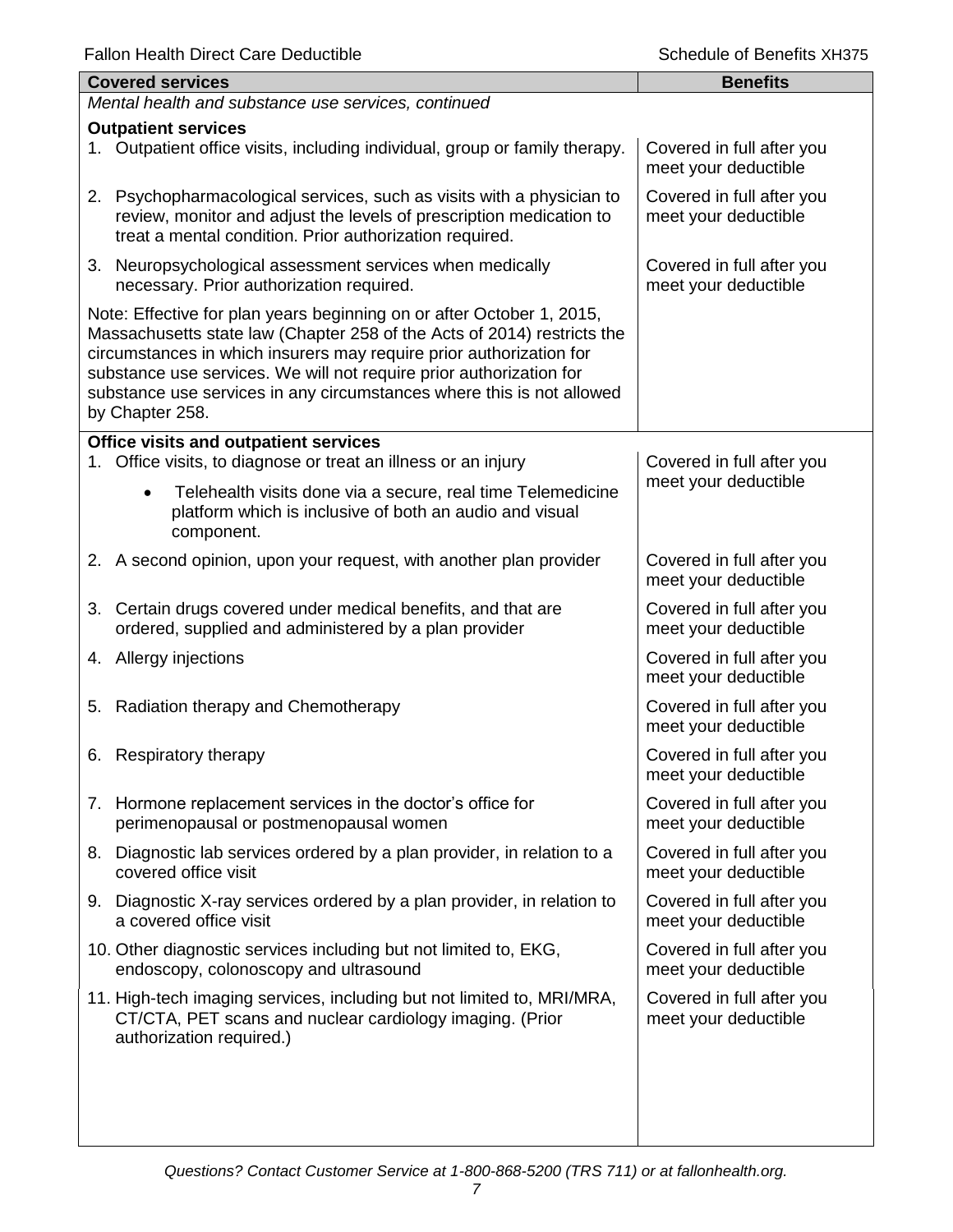meet your deductible

| <b>Fallon Health Direct Care Deductible</b> |  |  |
|---------------------------------------------|--|--|
|---------------------------------------------|--|--|

| <b>Fallon Health Direct Care Deductible</b>                                                                                                                                                                                                                                         | Schedule of Benefits XH375                                                                                                                 |  |  |
|-------------------------------------------------------------------------------------------------------------------------------------------------------------------------------------------------------------------------------------------------------------------------------------|--------------------------------------------------------------------------------------------------------------------------------------------|--|--|
| <b>Covered services</b>                                                                                                                                                                                                                                                             | <b>Benefits</b>                                                                                                                            |  |  |
| Office visits and outpatient services, continued                                                                                                                                                                                                                                    |                                                                                                                                            |  |  |
| 12. Chiropractic services for acute musculoskeletal conditions. The<br>condition must be new or an acute exacerbation of a previous<br>condition. Chiropractic services will be covered as medically<br>necessary.                                                                  | Covered in full after you<br>meet your deductible                                                                                          |  |  |
| Outpatient lab tests and x-rays<br>$\bullet$                                                                                                                                                                                                                                        | See Diagnostic lab, x-ray<br>and high-tech imaging<br>services                                                                             |  |  |
| 13. Outpatient renal dialysis at a plan-designated center or continuous<br>ambulatory peritoneal dialysis                                                                                                                                                                           | Covered in full after you<br>meet your deductible                                                                                          |  |  |
| 14. Diabetes outpatient self-management training and education,<br>including medical nutrition therapy, provided by a certified diabetes<br>health care provider                                                                                                                    | Covered in full after you<br>meet your deductible                                                                                          |  |  |
| 15. Laboratory tests necessary for the diagnosis or treatment of<br>diabetes, including glycosylated hemoglobin, or HbAlc, tests, and<br>urinary/protein/microalbumin and lipid profiles                                                                                            | Covered in full after you<br>meet your deductible                                                                                          |  |  |
| 16. Medical social services provided to assist you in adjustment to your<br>or your family member's illness. This includes assessment,<br>counseling, consultation and assistance in accessing community<br>resources.                                                              | Covered in full after you<br>meet your deductible                                                                                          |  |  |
| 17. Outpatient surgery, anesthesia and the medically necessary<br>preoperative and postoperative care related to the surgery                                                                                                                                                        | Covered in full after you<br>meet your deductible when<br>provided in a hospital<br>outpatient, day surgery or<br>ambulatory care facility |  |  |
| 18. Visit to a contracted limited service clinic. Services are provided for<br>a variety of common illnesses, including, but not limited to:<br>strep throat<br>$\bullet$<br>ear, eyes, sinus, bladder and bronchial infections<br>minor skin conditions (e.g. sunburn, cold sores) | Covered in full after you<br>meet your deductible                                                                                          |  |  |
| 19. Podiatry care<br>Outpatient lab tests and x-rays                                                                                                                                                                                                                                | See Diagnostic lab, x-ray<br>and imaging services                                                                                          |  |  |
| Outpatient surgical services<br>٠                                                                                                                                                                                                                                                   | See Outpatient surgery                                                                                                                     |  |  |
| Outpatient medical care                                                                                                                                                                                                                                                             | See Office visits                                                                                                                          |  |  |
| Oral surgery and related services<br>Referral and prior authorization required (except for extraction of impacted teeth or lingual frenectomy)<br>1. Removal or exposure of impacted teeth, including both hard and<br>soft tissue impactions, or an evaluation for this procedure  | Covered in full after you<br>meet your deductible                                                                                          |  |  |
| 2. Surgical treatments of cysts, affecting the teeth or gums, that must<br>be rendered by a plan oral surgeon                                                                                                                                                                       | Covered in full after you<br>meet your deductible                                                                                          |  |  |
| 3. Treatment of fractures of the jaw bone (mandible) or any facial                                                                                                                                                                                                                  | Covered in full after you                                                                                                                  |  |  |

- 3. Treatment of fractures of the jaw bone (mandible) or any facial bone
- 4. Evaluation and surgery for the treatment of temporomandibular joint disorder when a medical condition is diagnosed, or for surgery related to the jaw or any structure connected to the jaw Covered in full after you meet your deductible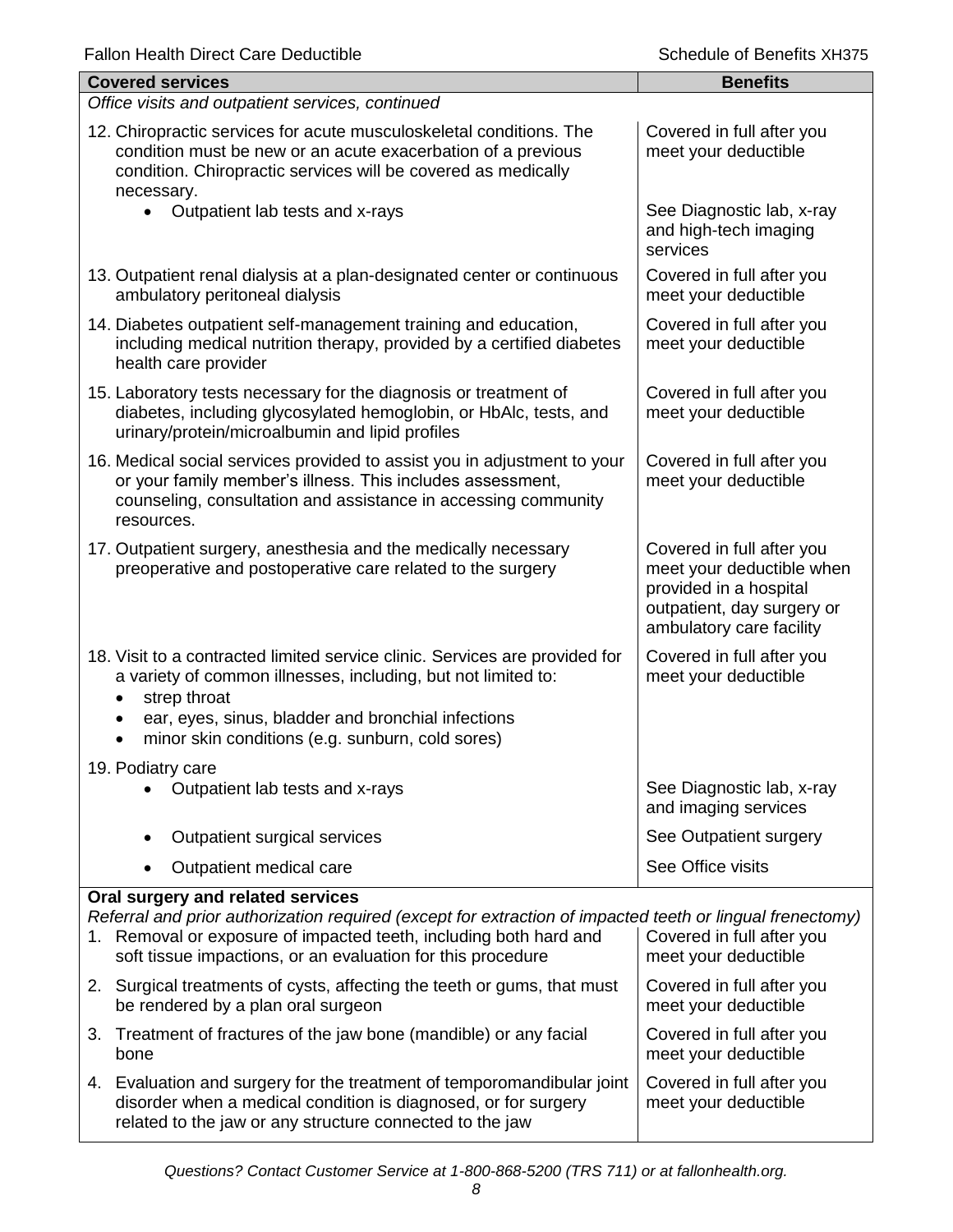| i aliuli i icaiti Direct Care Deuuctible                                                                                                                                                                                                                                                                                                              | ocheddle of Defients yn iara                      |
|-------------------------------------------------------------------------------------------------------------------------------------------------------------------------------------------------------------------------------------------------------------------------------------------------------------------------------------------------------|---------------------------------------------------|
| <b>Covered services</b>                                                                                                                                                                                                                                                                                                                               | <b>Benefits</b>                                   |
| Oral surgery and related services, continued                                                                                                                                                                                                                                                                                                          |                                                   |
| 5. Extraction of teeth in preparation for radiation treatment of the head<br>or neck                                                                                                                                                                                                                                                                  | Covered in full after you<br>meet your deductible |
| 6. Surgical treatment related to cancer                                                                                                                                                                                                                                                                                                               | Covered in full after you<br>meet your deductible |
| 7. Emergency medical care, such as, to relieve pain and stop bleeding<br>as a result of accidental injury to sound natural teeth or tissues,<br>when provided as soon as medically possible after the injury. This<br>does not include restorative or other dental services. No referral or<br>authorization is required. Go to the closest provider. | Covered in full after you<br>meet your deductible |
| Note: These benefits are for oral surgery services in an office setting. Oral surgery services in a<br>hospital outpatient, day surgery or ambulatory care facility, or as an inpatient are covered in full after<br>you meet your deductible.                                                                                                        |                                                   |
| See Office visits and outpatient services for diagnostic lab and X-ray services.                                                                                                                                                                                                                                                                      |                                                   |
| <b>Organ transplants</b><br>Referral and prior authorization required<br>1. Office visits related to the transplant                                                                                                                                                                                                                                   | Covered in full after you<br>meet your deductible |
| 2. Inpatient hospital services, including room and board in a<br>semiprivate room and the services and supplies that would<br>ordinarily be furnished to you while you are an inpatient                                                                                                                                                               | Covered in full after you<br>meet your deductible |
| 3. Human leukocyte antigen (HLA) or histocompatability locus antigen<br>testing for A, B or DR antigens, or any combination thereof,<br>necessary to establish bone marrow transplant donor suitability of a<br>member                                                                                                                                | Covered in full after you<br>meet your deductible |
| Pediatric dental services*<br>(for members under the age of 19)                                                                                                                                                                                                                                                                                       | See Addendum: Pediatric<br><b>Dental Services</b> |
| Pediatric vision services*<br>(for members under the age of 19)                                                                                                                                                                                                                                                                                       | See Addendum: Pediatric<br><b>Vision Services</b> |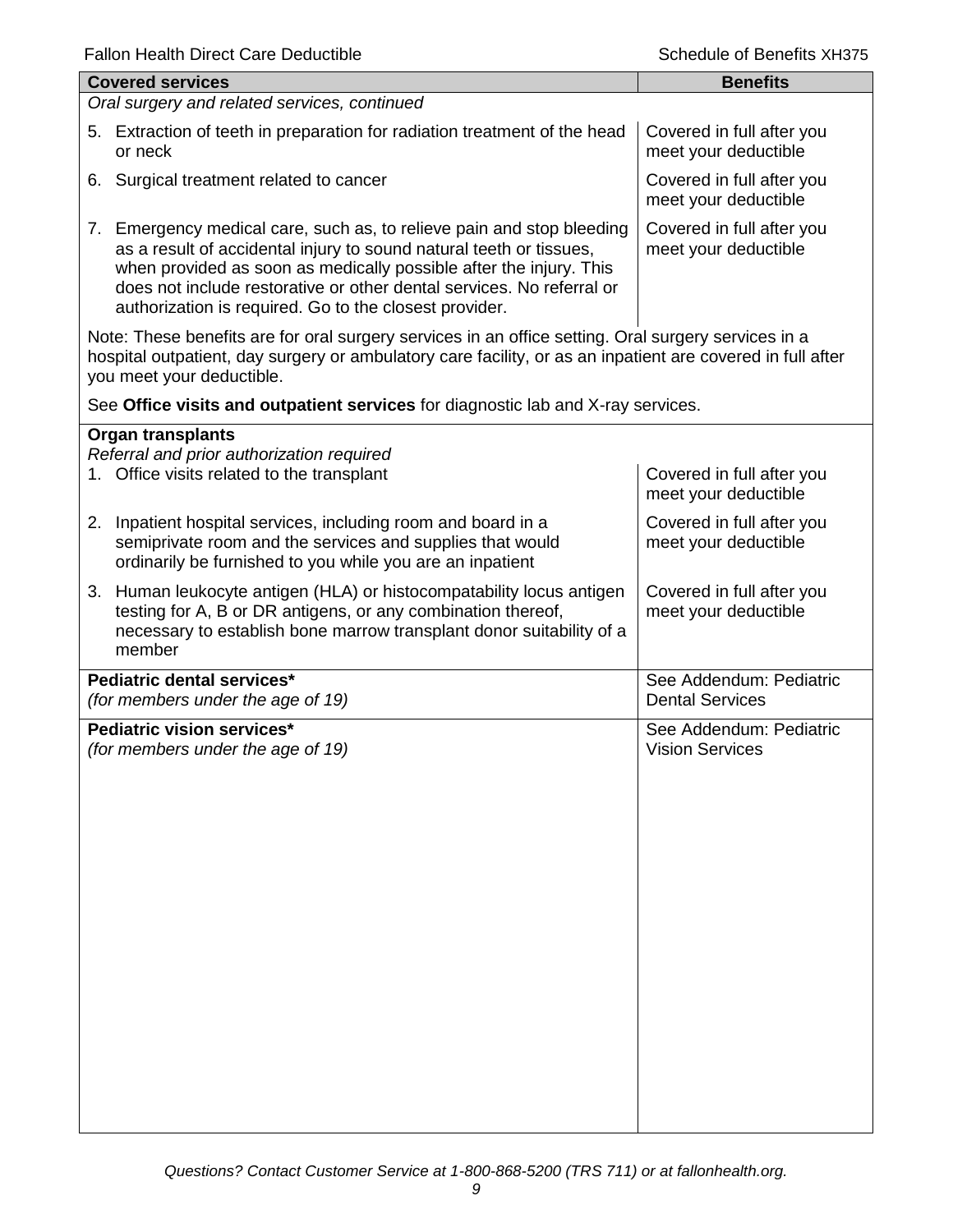| <b>Covered services</b>                                                                                                         | <b>Benefits</b>             |
|---------------------------------------------------------------------------------------------------------------------------------|-----------------------------|
| <b>Prescription drugs</b>                                                                                                       |                             |
| Covered prescription items:                                                                                                     | Network pharmacy:           |
| • Prescription medication                                                                                                       | Covered in full after you   |
| • Prescription contraceptive drugs and devices*                                                                                 | meet your deductible for up |
| Hormone replacement therapy for peri- and post-menopausal                                                                       | to a 30-day supply          |
| women                                                                                                                           | Mail-order pharmacy:        |
| Injectable agents (self-administered**)                                                                                         | Covered in full after you   |
| Insulin<br>$\bullet$                                                                                                            | meet your deductible for up |
| Syringes (including insulin syringes) or needles when medically                                                                 | to a 90-day supply          |
| necessary                                                                                                                       |                             |
| Supplies for the treatment of diabetes, as required by state law,                                                               |                             |
| including:<br>blood glucose monitoring strips                                                                                   |                             |
| urine glucose strips<br>$\overline{\phantom{m}}$                                                                                |                             |
| lancets<br>$\qquad \qquad -$                                                                                                    |                             |
| ketone strips<br>$\overline{\phantom{m}}$                                                                                       |                             |
| Special medical formulas to treat certain metabolic disorders as                                                                |                             |
| required by state law (prior authorization required).                                                                           |                             |
| *Generic prescription contraceptive drugs and devices are covered in                                                            |                             |
| full. Brand name prescription contraceptive drugs and devices with no                                                           |                             |
| generic equivalent are covered in full (prior authorization required).                                                          |                             |
|                                                                                                                                 |                             |
| ** Injectables administered in the doctor's office or under other<br>professional supervision are covered as a medical benefit. |                             |
|                                                                                                                                 |                             |
| Orally administered anticancer medications used to kill or slow the                                                             | Covered in full after you   |
| growth of cancerous cells                                                                                                       | meet your deductible        |
| Certain medications cannot be limited to a 30-day supply due to                                                                 |                             |
| manufacturer packaging, for example, a prefilled syringe. In these                                                              |                             |
| cases, you will be charged the applicable copay/coinsurance based on                                                            |                             |
| the actual day supply.                                                                                                          |                             |
| Note: Medical and surgical supplies obtained through a pharmacy may                                                             |                             |
| have a drug prescription benefit cost-sharing applied.                                                                          |                             |
|                                                                                                                                 |                             |
|                                                                                                                                 |                             |
|                                                                                                                                 |                             |
|                                                                                                                                 |                             |
|                                                                                                                                 |                             |
|                                                                                                                                 |                             |
|                                                                                                                                 |                             |
|                                                                                                                                 |                             |
|                                                                                                                                 |                             |
|                                                                                                                                 |                             |
|                                                                                                                                 |                             |
|                                                                                                                                 |                             |
|                                                                                                                                 |                             |
|                                                                                                                                 |                             |
|                                                                                                                                 |                             |
|                                                                                                                                 |                             |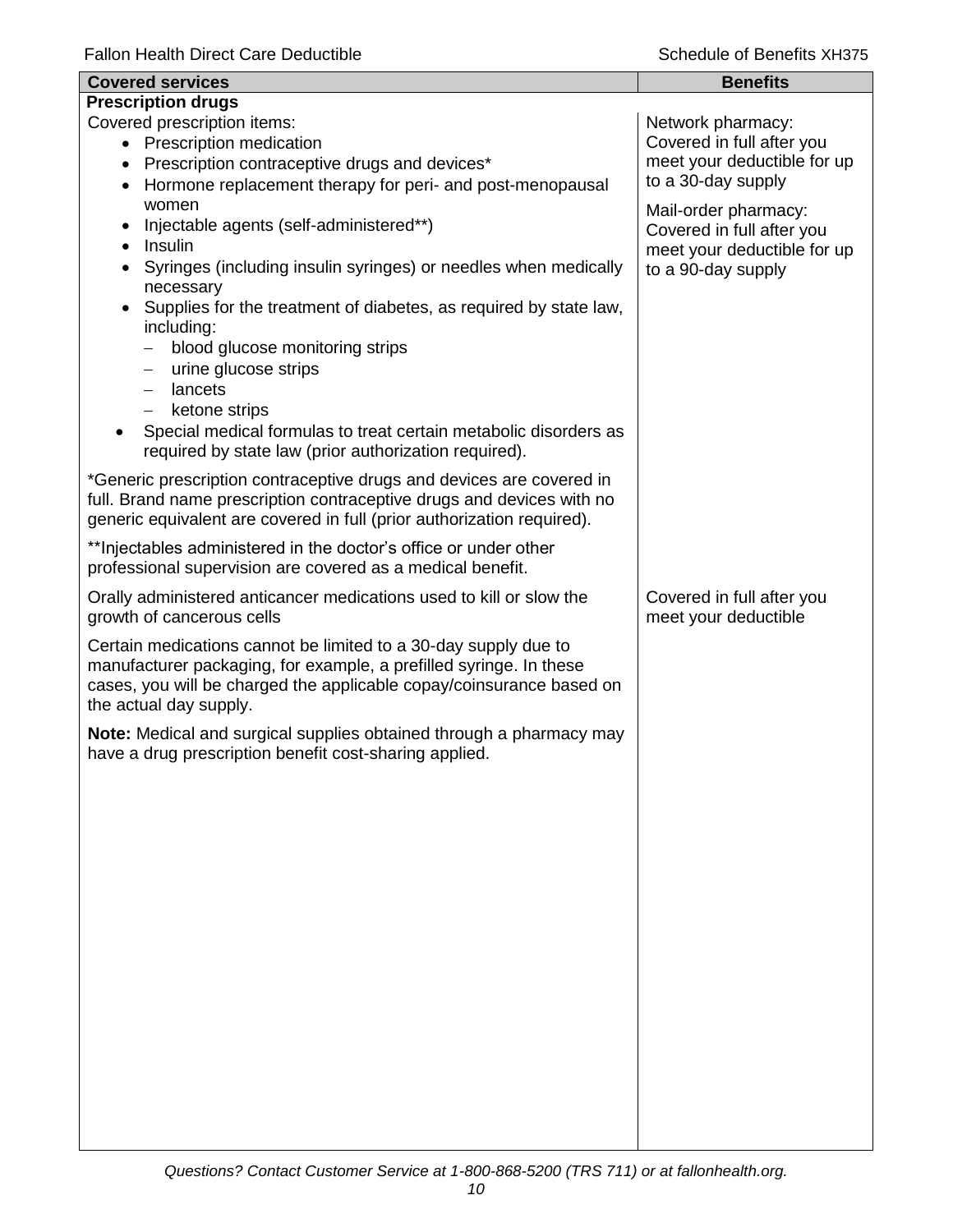|    | <b>Covered services</b>                                                                                                                                                                                                                                                                                                                                                                                                                                                                   | <b>Benefits</b> |
|----|-------------------------------------------------------------------------------------------------------------------------------------------------------------------------------------------------------------------------------------------------------------------------------------------------------------------------------------------------------------------------------------------------------------------------------------------------------------------------------------------|-----------------|
|    | <b>Preventive care</b>                                                                                                                                                                                                                                                                                                                                                                                                                                                                    |                 |
|    | 1. Routine physical exams for the prevention and detection of disease                                                                                                                                                                                                                                                                                                                                                                                                                     | Covered in full |
|    | 2. Immunizations that are included on the formulary, that are for<br>covered medical benefits and that are ordered, supplied and<br>administered by a plan physician. If administered by a plan<br>specialist, you will generally need to obtain a referral to see the<br>specialist.                                                                                                                                                                                                     | Covered in full |
|    | 3. A baseline mammogram for women age 35 to 40, and a yearly<br>mammogram for women age 40 and older                                                                                                                                                                                                                                                                                                                                                                                      | Covered in full |
|    | 4. Routine gynecological care services, including an annual Pap<br>smear (cytological screening) and pelvic exam                                                                                                                                                                                                                                                                                                                                                                          | Covered in full |
| 5. | Routine eye exams, once in each 12-month period                                                                                                                                                                                                                                                                                                                                                                                                                                           | Covered in full |
| 6. | Hearing and vision screening                                                                                                                                                                                                                                                                                                                                                                                                                                                              | Covered in full |
|    | 7. Well-child care and pediatric services, at least six times during the<br>child's first year after birth, at least three times during the next year,<br>then at least annually until the child's sixth birthday. This includes<br>the following services, as recommended by the physician and in<br>accordance with state law:<br>• physical examination<br>• history<br>measurements<br>• sensory screening<br>• neuropsychiatric evaluation<br>• development screening and assessment | Covered in full |
|    | 8. Pediatric services including:<br>• appropriate immunizations<br>• hereditary and metabolic screening at birth<br>• newborn hearing screening test performed before the newborn<br>infant is discharged from the hospital or birthing center<br>• tuberculin tests, hematocrit, hemoglobin, and other appropriate<br>blood tests and urinalysis<br>lead screening                                                                                                                       | Covered in full |
|    | 9. Female consultations, examinations, procedures, contraceptive<br>devices, and medical services related to the use of all contraceptive<br>methods*                                                                                                                                                                                                                                                                                                                                     | Covered in full |
|    | 10. Tobacco counseling sessions with your primary physician or other<br>provider designed to create a plan to stop smoking.                                                                                                                                                                                                                                                                                                                                                               | Covered in full |
|    | * Prescription contraceptive devices are covered under the prescription<br>drug benefit.                                                                                                                                                                                                                                                                                                                                                                                                  |                 |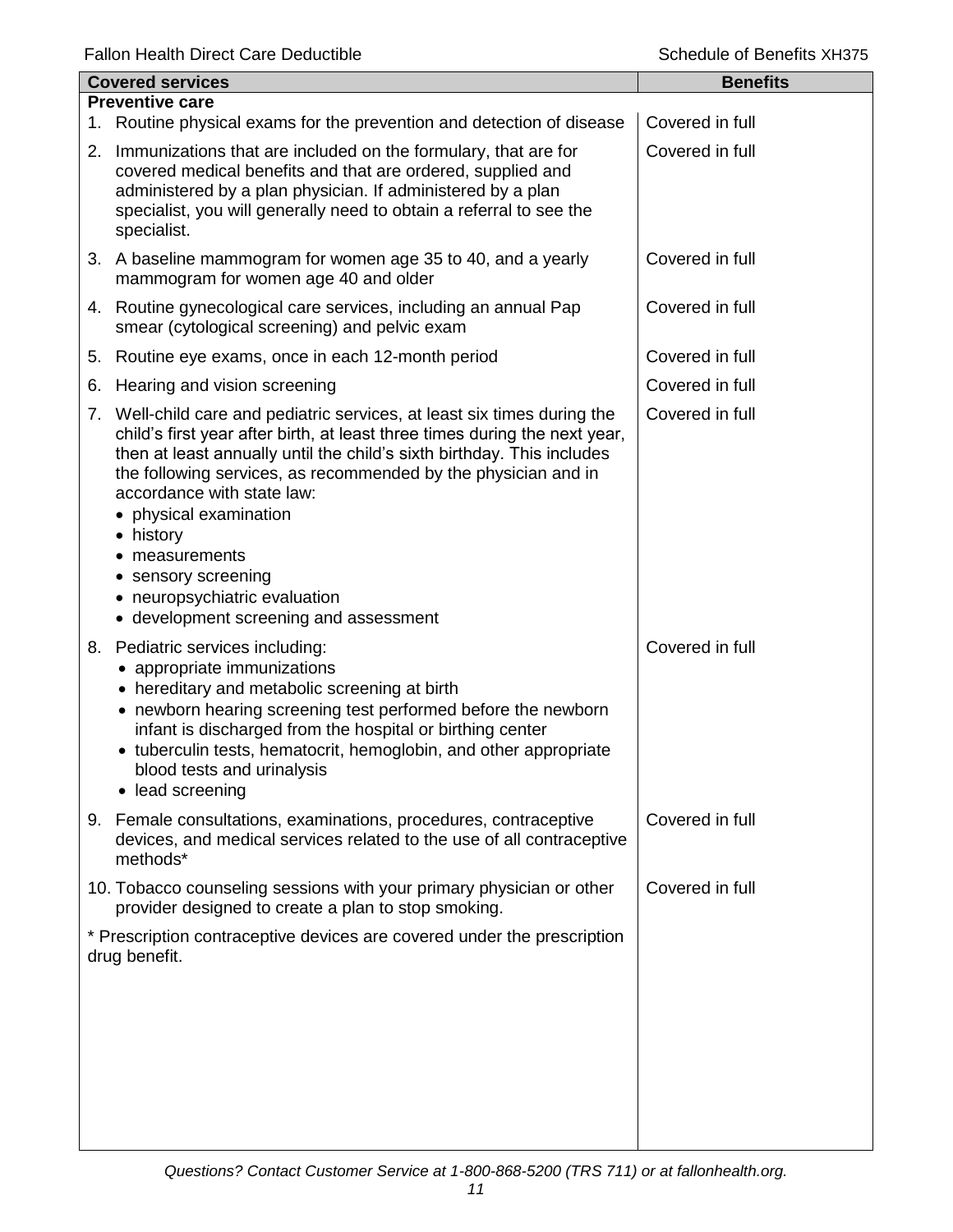|    | <b>Covered services</b>                                                                                                                                                                                                                                                                                                                                                                                                                               | <b>Benefits</b>                                   |
|----|-------------------------------------------------------------------------------------------------------------------------------------------------------------------------------------------------------------------------------------------------------------------------------------------------------------------------------------------------------------------------------------------------------------------------------------------------------|---------------------------------------------------|
|    | <b>Reconstructive surgery</b><br>Referral and prior authorization required (unless provided by a Reliant<br>Medical Group specialist and you have a Reliant Medical Group PCP)<br>1. Inpatient hospital services including room and board in a<br>semiprivate room and the services and supplies that would<br>ordinarily be furnished to you while you are an inpatient, including<br>Massachusetts mandated services for cleft lip and cleft palate | Covered in full after you<br>meet your deductible |
|    | <b>Rehabilitation and habilitation services</b>                                                                                                                                                                                                                                                                                                                                                                                                       |                                                   |
|    | Referral required<br>1. Physical and occupational therapy services are covered for up to<br>60 visits combined per benefit period when medically necessary<br>with a PCP referral. After 60 combined physical and occupational<br>therapy visits, prior authorization based on medical necessity is<br>required for additional visits.                                                                                                                | Covered in full after you<br>meet your deductible |
|    | 2. Medically necessary services for the diagnosis and treatment of<br>speech, hearing and language disorders when services are<br>provided by a plan provider who is a speech-language pathologist<br>or audiologist; and at a plan facility or a plan provider's office with a<br>PCP referral. After 30 speech therapy visits, prior authorization<br>based on medical necessity is required for additional visits.                                 | Covered in full after you<br>meet your deductible |
|    | 3. Cardiac rehabilitation services to treat cardiovascular disease in<br>accordance with state law and Department of Public Health<br>regulations                                                                                                                                                                                                                                                                                                     | Covered in full after you<br>meet your deductible |
|    | 4. Medically necessary early intervention services delivered by a<br>certified early intervention specialist, according to operational<br>standards developed by the Department of Public Health, for<br>children from birth to their third birthday.                                                                                                                                                                                                 | Covered in full after you<br>meet your deductible |
|    | 5. Pulmonary rehabilitation services for chronic obstructive pulmonary<br>disease (COPD) are covered for up to two one-hour sessions per<br>day, for up to 36 lifetime sessions.                                                                                                                                                                                                                                                                      | Covered in full after you<br>meet your deductible |
| 1. | <b>Skilled nursing facility services</b><br>Referral and prior authorization required<br>Inpatient hospital services, for up to 100 days per benefit period<br>provided criteria is met, including room and board in a semiprivate<br>room and the services and supplies that would ordinarily be<br>furnished to you while you are an inpatient                                                                                                      | Covered in full after you<br>meet your deductible |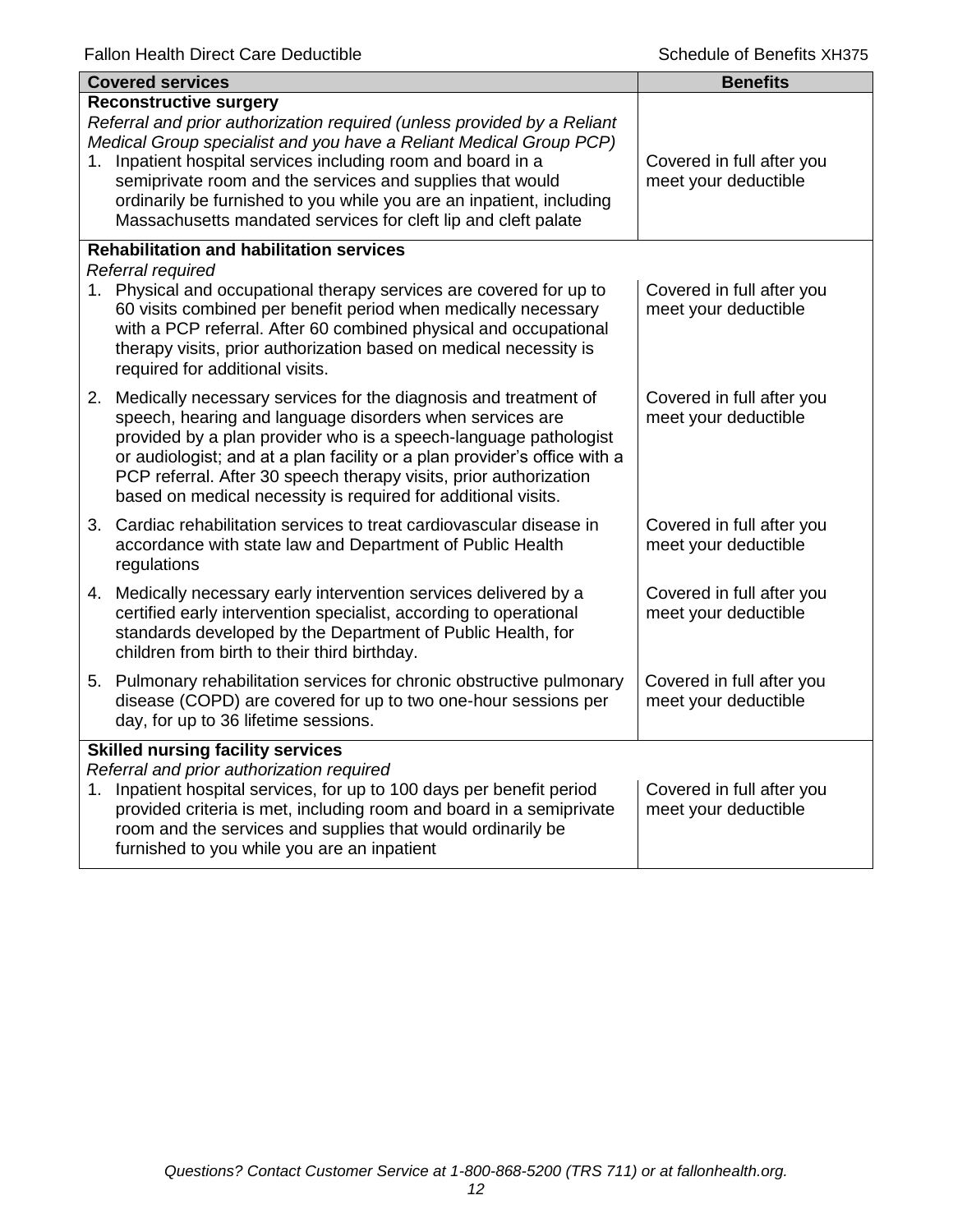# **Addendum Pediatric Dental Services**

## *This addendum is part of your Member* Handbook/Evidence of Coverage.

This addendum provides you with the cost-sharing that you are responsible for when you get covered pediatric dental care from a plan dentist for members under the age of 19. For a list of plan dentists, go to fallonhealth.org or call Customer Service at 1-800-868-5200 (TRS 711).

## **Preventive and Diagnostic Services**

|                                                                             | <b>Benefits</b> |
|-----------------------------------------------------------------------------|-----------------|
| <b>Preventive and Diagnostic Services</b>                                   |                 |
| Comprehensive Evaluation (once per lifetime per provider or location)<br>٠  |                 |
| Periodic Oral Exams (two per benefit period)<br>$\bullet$                   |                 |
| Limited oral evaluation (two per benefit period)<br>$\bullet$               |                 |
| Full mouth x-rays (once every 36 months per provider or location)           |                 |
| Panoramic x-rays (once every 36 months per provider or location)            |                 |
| Bitewing x-rays (two per benefit period)<br>$\bullet$                       | Covered in full |
| Single tooth x-rays (one per visit)                                         |                 |
| Teeth cleaning, including minor scaling procedures (two per benefit period) |                 |
| Fluoride Treatments (one per day per provider or location)                  |                 |
| Space maintainers                                                           |                 |
| Sealants (Please note: Sealants are not covered on previously restored      |                 |
| teeth) (Once every 36 months per provider or location)                      |                 |

## **Basic Covered Services**

|                                                                                                                                                                                                                                                                                                                                            | <b>Benefits</b> |
|--------------------------------------------------------------------------------------------------------------------------------------------------------------------------------------------------------------------------------------------------------------------------------------------------------------------------------------------|-----------------|
| <b>Basic Covered Services</b><br>Amalgam restorations (once per benefit period per tooth)<br>Composite resin restorations (once per benefit period per tooth)<br>Recement crowns/onlays<br>Rebase or reline dentures (once every 24 months)<br>Root canals on permanent teeth (once per lifetime per tooth)                                |                 |
| Prefabricated stainless steel crowns (once per lifetime per tooth)<br>Periodontal scaling and root planning (once every 36 months)<br>Simple extractions (once per lifetime per tooth, erupted or exposed root)<br>Surgical extractions (once per lifetime per tooth)<br>Vital pulpotomy<br>Apeicocectomy<br>Palliative care<br>Anesthesia | 25% coinsurance |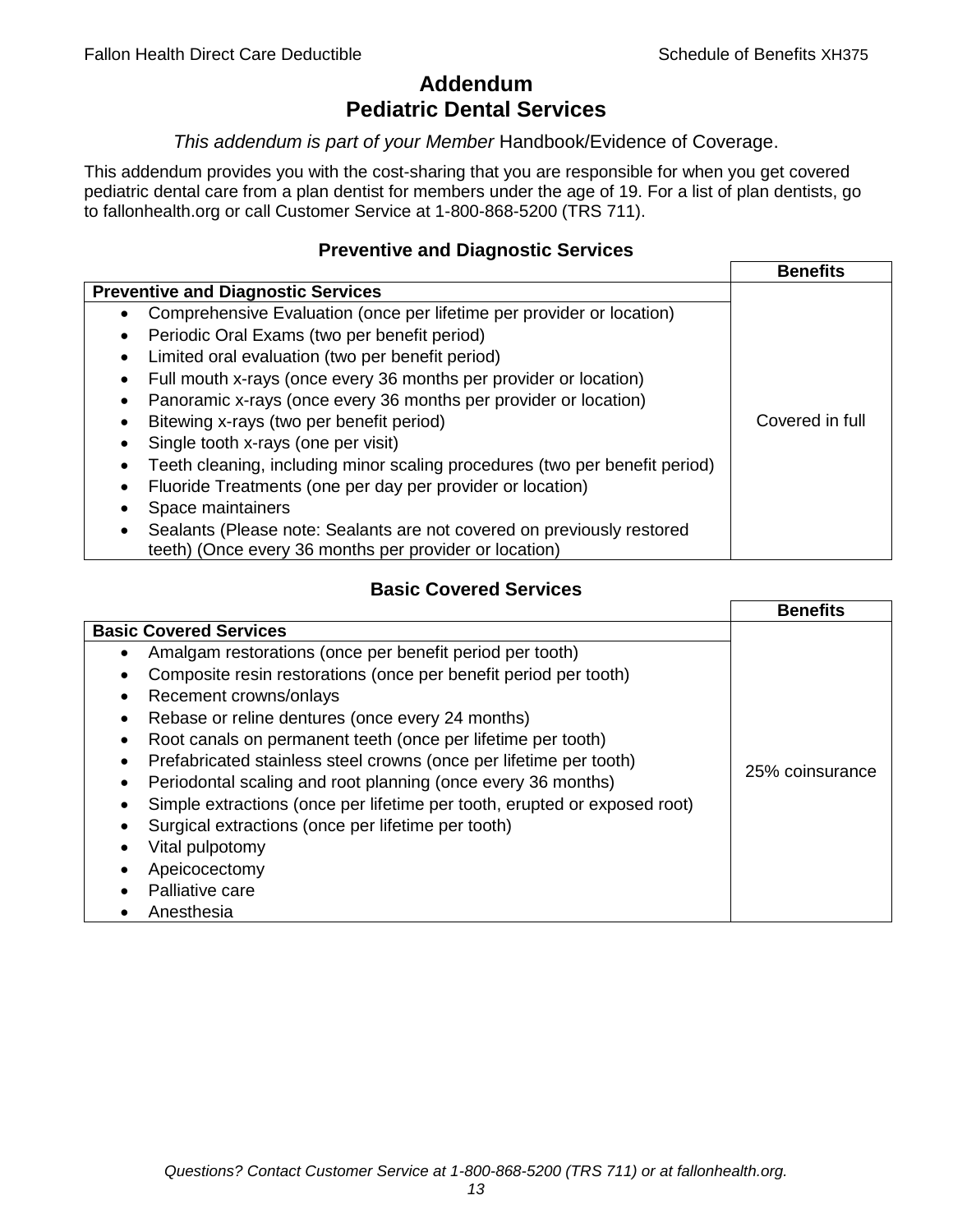# **Major Restorative Services**

|                                                                                                    | <b>Benefits</b> |
|----------------------------------------------------------------------------------------------------|-----------------|
| <b>Major Restorative Services</b>                                                                  |                 |
| • Crown, resin (once every 60 months per tooth)                                                    |                 |
| Porcelain/ceramic crowns (once every 60 months per tooth)<br>$\bullet$                             | 50% coinsurance |
| Porcelain fused to metal/mobile/high noble crowns (once every 60 months<br>$\bullet$<br>per tooth) |                 |
| • Partial and complete dentures (once every 84 months)                                             |                 |

# **Orthodontia**

|                                                                                                                                                                                                                                                                        | <b>Benefits</b> |
|------------------------------------------------------------------------------------------------------------------------------------------------------------------------------------------------------------------------------------------------------------------------|-----------------|
| <b>Orthodontia</b>                                                                                                                                                                                                                                                     |                 |
| Coverage is provided for services under the following conditions: only when<br>medically necessary; patient must have severe and handicapping malocclusion as<br>defined by HLD index score of 28 and/or one or more auto qualifiers. Prior<br>authorization required. | 50% coinsurance |

# **Related exclusions**

1. Any service that is not listed in this addendum is not covered.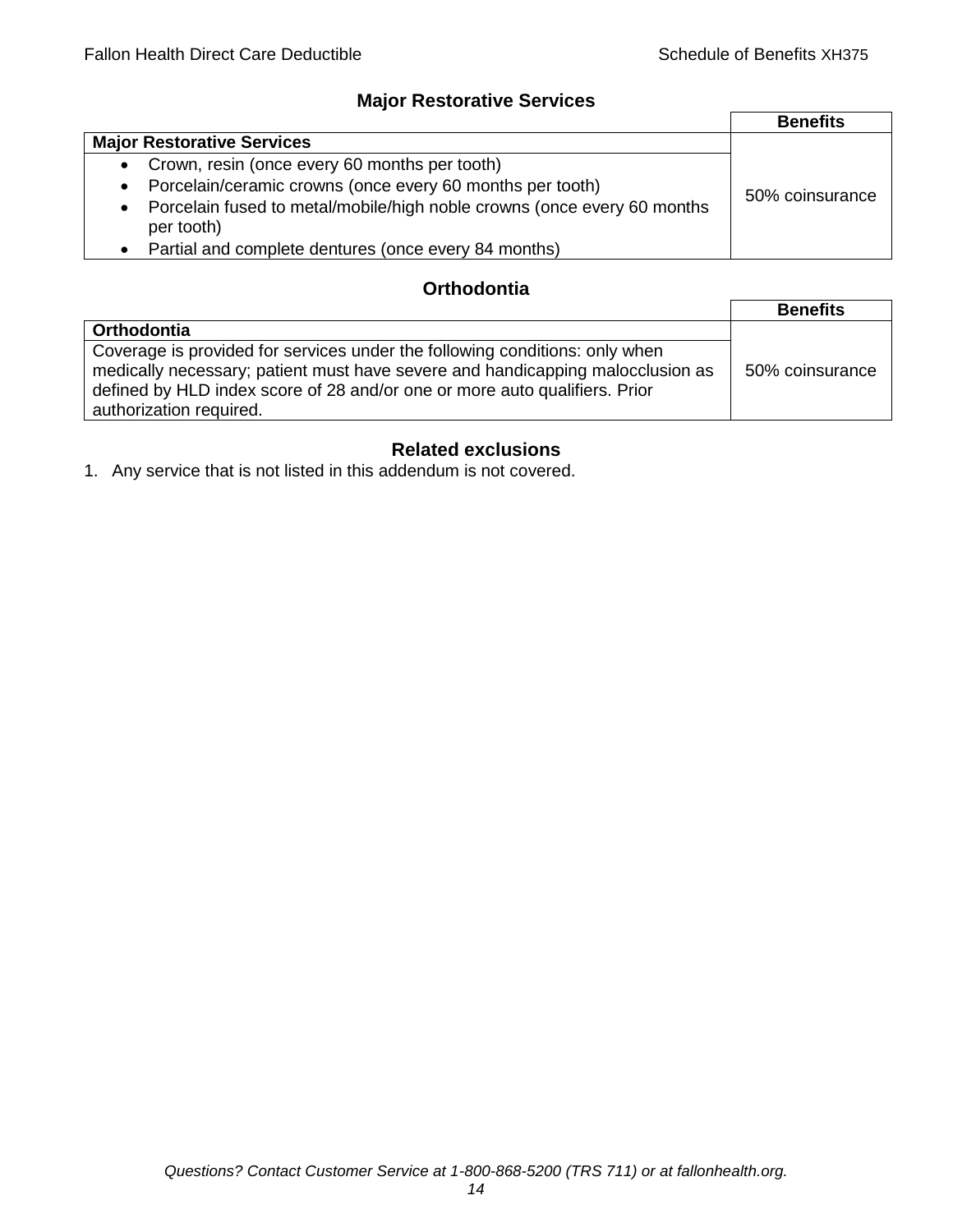# **Addendum Pediatric Vision Services**

## This addendum is part of your *Member Handbook/Evidence of Coverage*.

This addendum provides you with the cost-sharing that you are responsible for when you get covered pediatric vision care from a plan vision provider for members under the age of 19. For more information about your eye and vision care benefits, including a list of plan vision providers, go to fallonhealth.org or call Customer Service at 1-800-868-5200 (TRS 711).

| Service                                                 | Member cost                         |
|---------------------------------------------------------|-------------------------------------|
| Eye exam                                                |                                     |
| Exam with dilation as necessary, once per calendar year | \$0                                 |
| <b>Frames</b>                                           |                                     |
| One designated set, once per calendar year              | \$0                                 |
| Lenses:                                                 |                                     |
| <b>Standard lenses</b>                                  |                                     |
| Single vision                                           | \$0                                 |
| <b>Bifocal</b>                                          | \$0                                 |
| <b>Trifocal</b>                                         | \$0                                 |
| Lenticular                                              | \$0                                 |
| Progressive lenses                                      |                                     |
| Standard                                                | \$0                                 |
| Premium                                                 | \$0 for first \$120 of retail cost, |
|                                                         | 80% of any additional retail cost.  |
| Lens options                                            |                                     |
| Choice of plastic or glass lenses                       | \$0                                 |
| UV treatment                                            | \$0                                 |
| Tint – includes fashion and gradient tinting, and       | \$0                                 |
| oversized and glass-grey #3 prescription sunglass       |                                     |
| lenses                                                  |                                     |
| Standard plastic scratch coating                        | \$0                                 |
| Standard polycarbonate (kids)                           | \$0                                 |
| Plastic photosensitive lenses                           | \$0                                 |
| Other options:                                          |                                     |
| Intermediate vision lenses                              | \$0                                 |
| Standard anti-reflective                                | \$45                                |
| Photochromic plastic                                    | 80% of retail cost                  |
| <b>Blended segment lenses</b>                           | 80% of retail cost                  |
| <b>Polarized lenses</b>                                 | 80% of retail cost                  |
| Premium anti-reflective costing                         | 80% of retail cost                  |
| Ultra anti-reflective coating                           | 80% of retail cost                  |
| Hi-Index lenses                                         | 80% of retail cost                  |
| Other add-ons                                           | 80% of retail cost                  |
| Additional complete pairs of eyewear                    | 60% of retail                       |
|                                                         |                                     |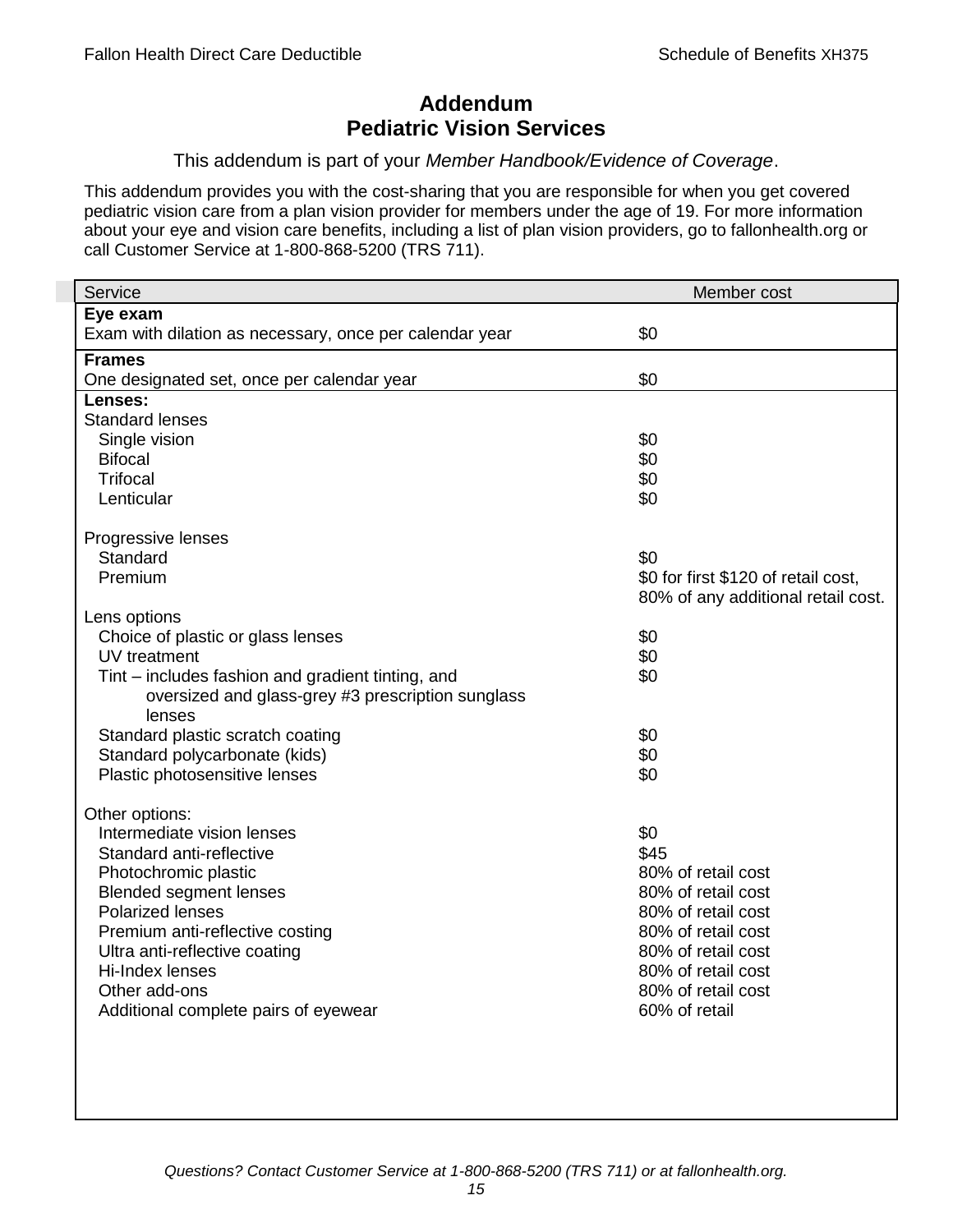| <b>Contact lenses</b><br>One pair of conventional contact lenses, in place of<br>eyeglass lenses                                                                                                                                                                                                                                  | \$0 for first \$150 of retail cost,<br>75% of any additional retail cost. |
|-----------------------------------------------------------------------------------------------------------------------------------------------------------------------------------------------------------------------------------------------------------------------------------------------------------------------------------|---------------------------------------------------------------------------|
| In place of a pair of conventional contact lenses, the<br>member may elect either of the following options:<br>Up to a 6 month supply of monthly or two-week<br>$\bullet$<br>single vision spherical or toric contact lenses<br>Up to a 3 month supply of daily disposable single<br>$\bullet$<br>vision spherical contact lenses |                                                                           |
| Standard contact lens fit and follow-up<br>Premium contact lens fit and follow-up<br>Additional conventional contact lenses                                                                                                                                                                                                       | Up to \$55<br>10% discount from retail price<br>85% of retail cost<br>\$0 |
| Medically necessary contact lenses, in place of other<br>eyewear                                                                                                                                                                                                                                                                  |                                                                           |
| Low vision services                                                                                                                                                                                                                                                                                                               | \$0                                                                       |
| •One comprehensive low vision evaluation, once<br>every five years, when medically necessary                                                                                                                                                                                                                                      | \$0                                                                       |
| • Follow-up care, four visits in any five year period,<br>when medically necessary<br>• Low vision aids, such as high-power spectacles,<br>magnifiers, and telescopes, once every 24<br>months, when medically necessary                                                                                                          | 25% of retail cost                                                        |
| Additional discounts on vision items are available; see<br>a plan provider or contact the plan for details.                                                                                                                                                                                                                       |                                                                           |

# **Related exclusions**

- 1. Orthoptic or vision training, subnormal vision aids and any associated supplemental testing; Aniseikonic lenses.
- 2. Medical and/or surgical treatment of the eye, eyes or supporting structures.
- 3. Any eye or vision examination, or any corrective eyewear required by a policyholder as a condition of employment; Safety eyewear.
- 4. Services provided as a result of any Workers' Compensation law, or similar legislation, or required by any governmental agency or program whether federal, state or subdivisions thereof.
- 5. Non-prescription lenses and/or contact lenses.
- 6. Non-prescription sunglasses.
- 7. Two pair of glasses in lieu of bifocals.
- 8. Services rendered after the date an insured person ceases to be covered under the policy, except when vision materials ordered before coverage ended are delivered, and the services rendered to the insured person are within 31 days from the date of such order.
- 9. Services or materials provided by any other group benefit plan providing vision care.
- 10. Lost or broken lenses, frames, glasses, or contact lenses will not be replaced except in the next benefit period when vision materials would become available.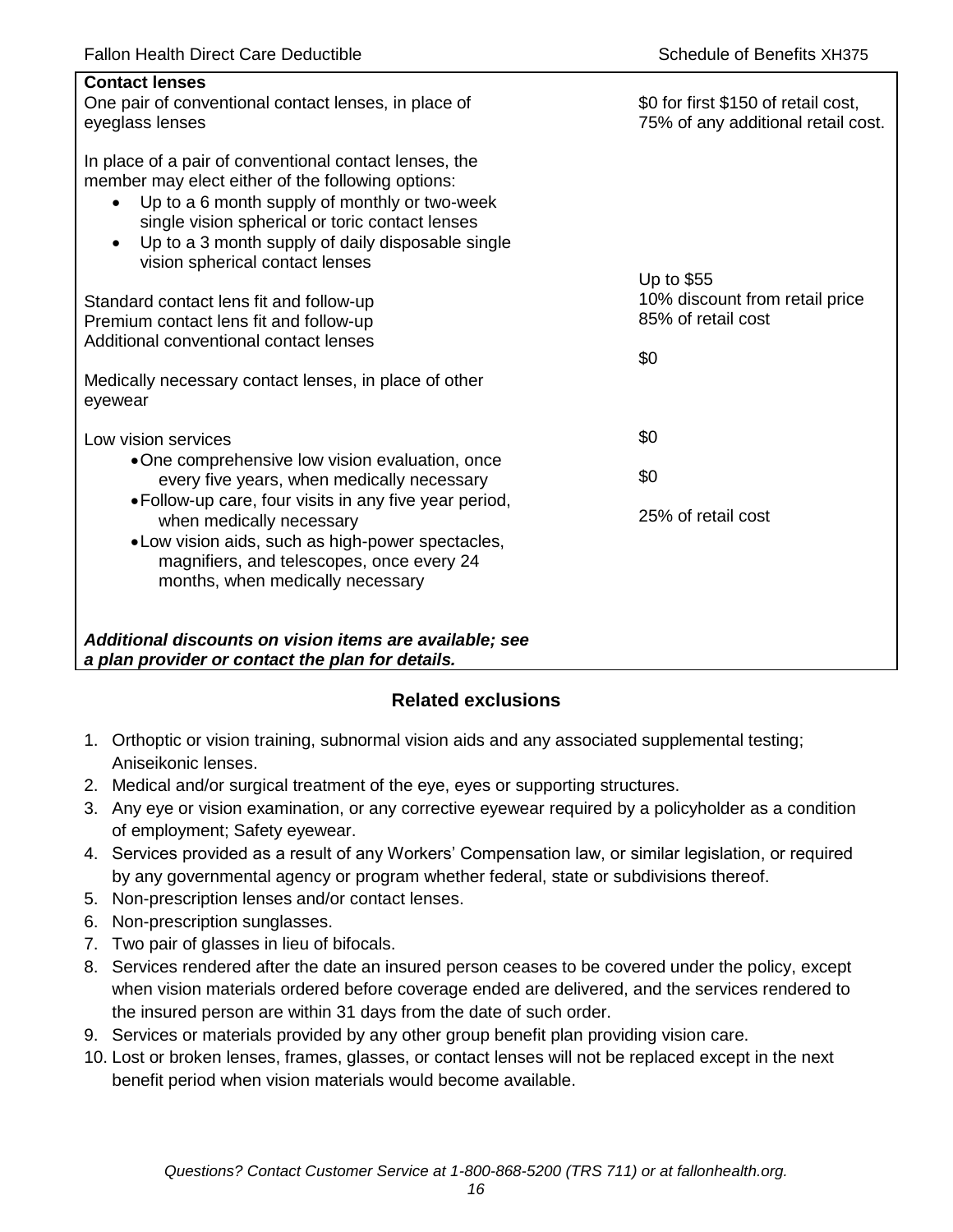# Notice of nondiscrimination

Fallon Health complies with applicable Federal civil rights laws and does not discriminate on the basis of race, color, national origin, age, disability or sex. Fallon does not exclude people or treat them differently because of race, color, national origin, age, disability or sex.

Fallon Health:

- Provides free aids and services to people with disabilities to communicate effectively with us, such as:
	- o Qualified sign language interpreters
	- $\circ$  Written information in other formats (large print, audio, accessible electronic formats, other formats)
- Provides free language services to people whose primary language is not English, such as:
	- o Qualified interpreters
	- o Information written in other languages

If you need these services, contact Customer Service at the phone number on the back of your member ID card, or by email at cs@fallonhealth.org.

If you believe that Fallon Health has failed to provide these services or discriminated in another way on the basis of race, color, national origin, age, disability or sex, you can file a grievance with:

Compliance Director Fallon Health 10 Chestnut St. Worcester, MA 01608

Phone: 1-508-368-9988 (TRS 711) Email: compliance@fallonhealth.org

You can file a grievance in person or by mail, fax or email. If you need help filing a grievance, the Compliance Director is available to help you.

You can also file a civil rights complaint with the U.S. Department of Health and Human Services, Office for Civil Rights, electronically through the Office for Civil Rights Complaint Portal, available at https://ocrportal.hhs.gov/ocr/portal/lobby.jsf, or by mail or phone at:

U.S. Department of Health and Human Services 200 Independence Avenue SW., Room 509F, HHH Building Washington, D.C., 20201

Phone: 1-800-368-1019 (TDD: 1-800-537-7697)

Complaint forms are available at http://www.hhs.gov/ocr/office/file/index.html.

16-735-009 Rev. 01 4/17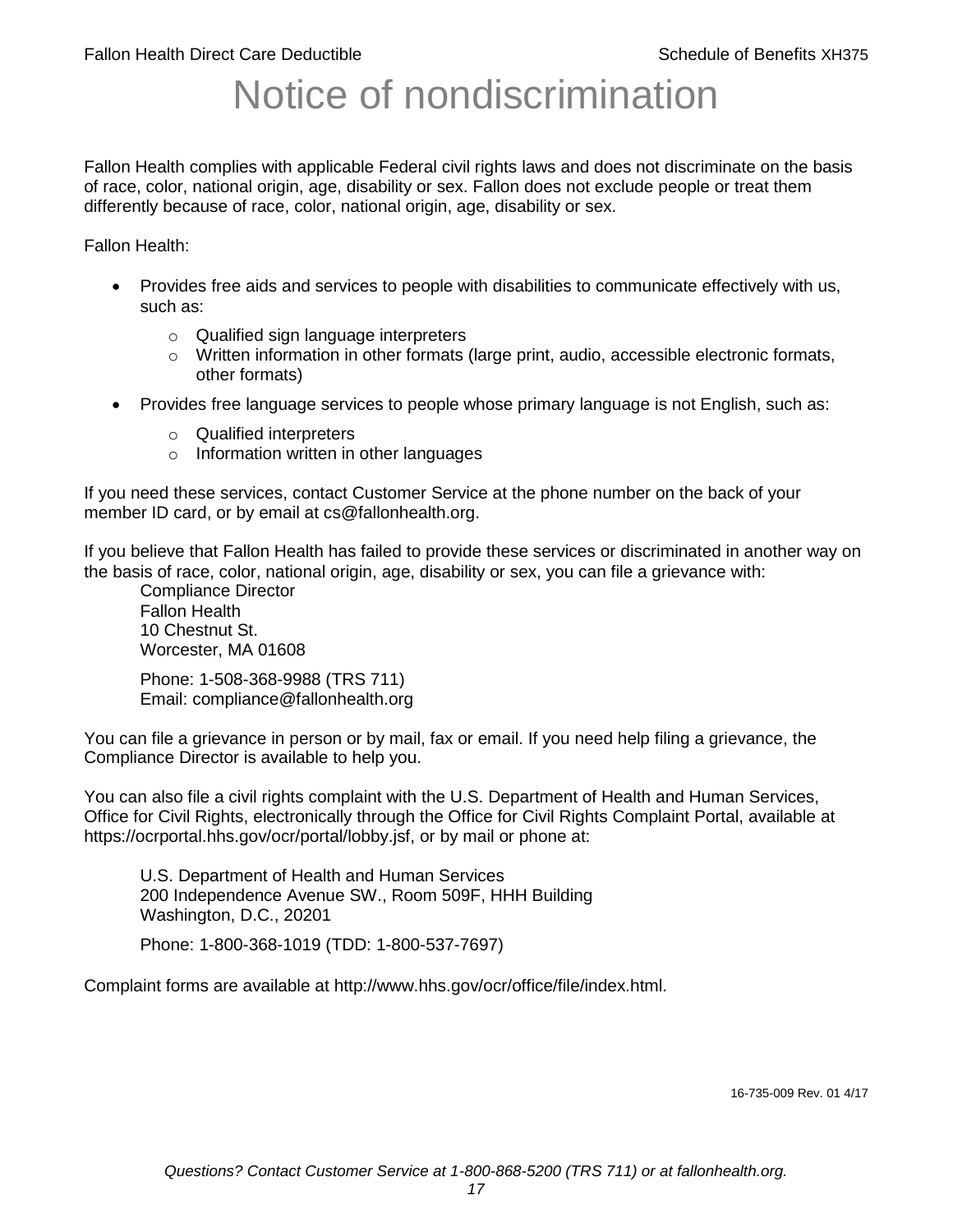# Important!

If you, or someone you're helping, has questions about Fallon Health, you have the right to get help and information in your language at no cost. To talk to an interpreter, call 1-800-868-5200.

#### **Spanish:**

Si usted, o alguien a quien usted está ayudando, tiene preguntas acerca de Fallon Health, tiene derecho a obtener ayuda e información en su idioma sin costo alguno. Para hablar con un intérprete, llame al 1-800-868-5200.

#### **Portuguese:**

Se você, ou alguém a quem você está ajudando, tem perguntas sobre o Fallon Health, você tem o direito de obter ajuda e informação em seu idioma e sem custos. Para falar com um intérprete, ligue para 1-800-868-5200.

#### **Chinese:**

如果您,或是您正在協助的對象,有關於[插入項目的名稱 Fallon Health 方面的問題, 您有權利免費以您的母語得到幫助和訊息。洽詢一位翻譯員, 請撥電話 [在此插入數字 1-800-868-5200.

#### **Haitian Creole:**

Si oumenm oswa yon moun w ap ede gen kesyon konsènan Fallon Health, se dwa w pou resevwa asistans ak enfòmasyon nan lang ou pale a, san ou pa gen pou peye pou sa. Pou pale avèk yon entèprèt, rele nan 1-800-868-5200.

#### **Vietnamese:**

Nếu quý vị, hay người mà quý vị đang giúp đỡ, có câu hỏi về Fallon Health, quý vị sẽ có quyền được giúp và có thêm thông tin bằng ngôn ngữ của mình miễn phí. Để nói chuyện với một thông dịch viên, xin gọi 1-800-868-5200.

#### **Russian:**

Если у вас или лица, которому вы помогаете, имеются вопросы по поводу Fallon Health, то вы имеете право на бесплатное получение помощи и информации на вашем языке. Для разговора с переводчиком позвоните по телефону 1-800-868-5200.

#### **Arabic:**

إن كان لديك أو لدى شخص تساعده أسئلة بخصوص Health Fallon، فلديك الحق في الحصول على المساعدة والمعلومات الضرورية بلغتك من دون اية تكلفة .للتحدث مع مترجم اتصل ب .1-800-868-5200

#### **Khmer/Cambodian:**

ប្រសិនបរើអ្នក ឬនរណាម្ននក់ដែលអ្នកកំពុងដែជយ ម្ននសំណួរអ្៎ពី Fallon Health រប, អ្នកម្ននសិេធិេេ្លលជំនួយនិងព័ែ៌ម្នន បៅកនុងភាសា ររស់អ្នក រោយម្ិនអ្ស់រ្ំ ក់ ។ ដររំម្ រនី ិយាយជាម្ួយអ្នក កែប្រ សូ ម្ 1-800-868-5200 ។